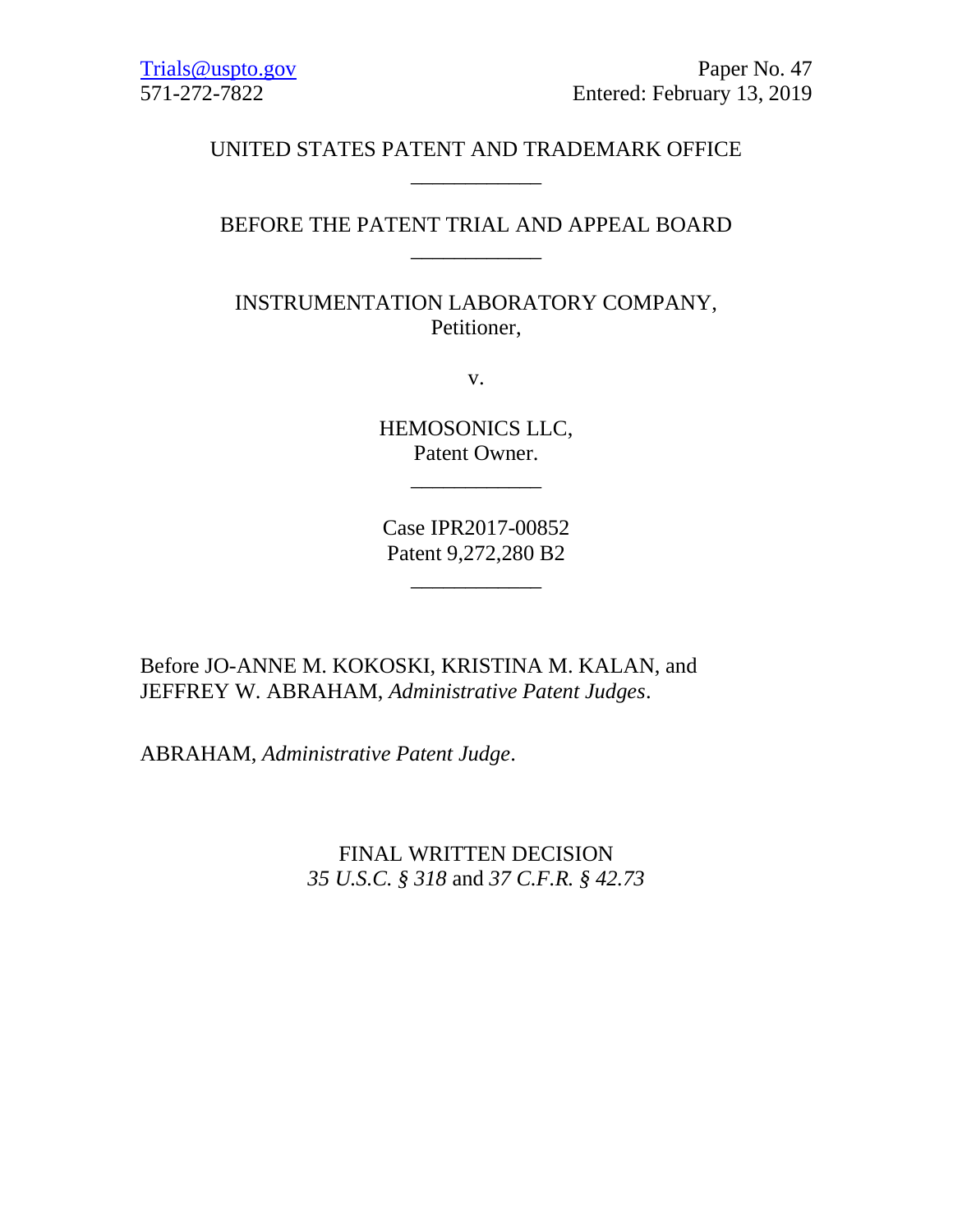#### I. INTRODUCTION

Instrumentation Laboratory Company ("Petitioner") filed a Petition seeking *inter partes* review of claims 1 and 2 of U.S. Patent No. 9,272,280 B2 (Ex. 1001, "the '280 patent"). Paper 2 ("Pet."). HemoSonics LLC ("Patent Owner") filed a Patent Owner Preliminary Response to the Petition. Paper 6 ("Prelim. Resp."). On September 1, 2017, we instituted an *inter partes* review of claims 1 and 2. Paper 14 ("Inst. Dec.") (instituting trial on all claims but not all grounds raised in the Petition).

After institution, Patent Owner filed a Patent Owner Response (Paper 19, "PO Resp.") and Petitioner filed a Reply (Paper 22, "Reply"). On April 26, 2018, we issued an order modifying our institution decision to include all grounds raised in the Petition. Paper 26. After receiving authorization from the Board, Petitioner filed a Supplemental Reply (Paper 27, "Suppl. Reply") addressing the grounds not addressed in its Reply.

An oral hearing was held on June 12, 2018, and a supplemental hearing was held on August 14, 2018. A transcript of each hearing has been entered into the record of the proceeding. Paper 37 ("Hearing Tr."); Paper 46 ("Suppl. Hearing Tr.").

On August 28, 2018, the Deputy Chief Administrative Patent Judge determined that there was good cause to extend the one-year period for issuing a Final Written Decision in this proceeding, in accordance with 37 C.F.R. § 42.100(c). Paper 44. On the same day, we issued an order extending the time of pendency in this proceeding by up to six months. Paper 45.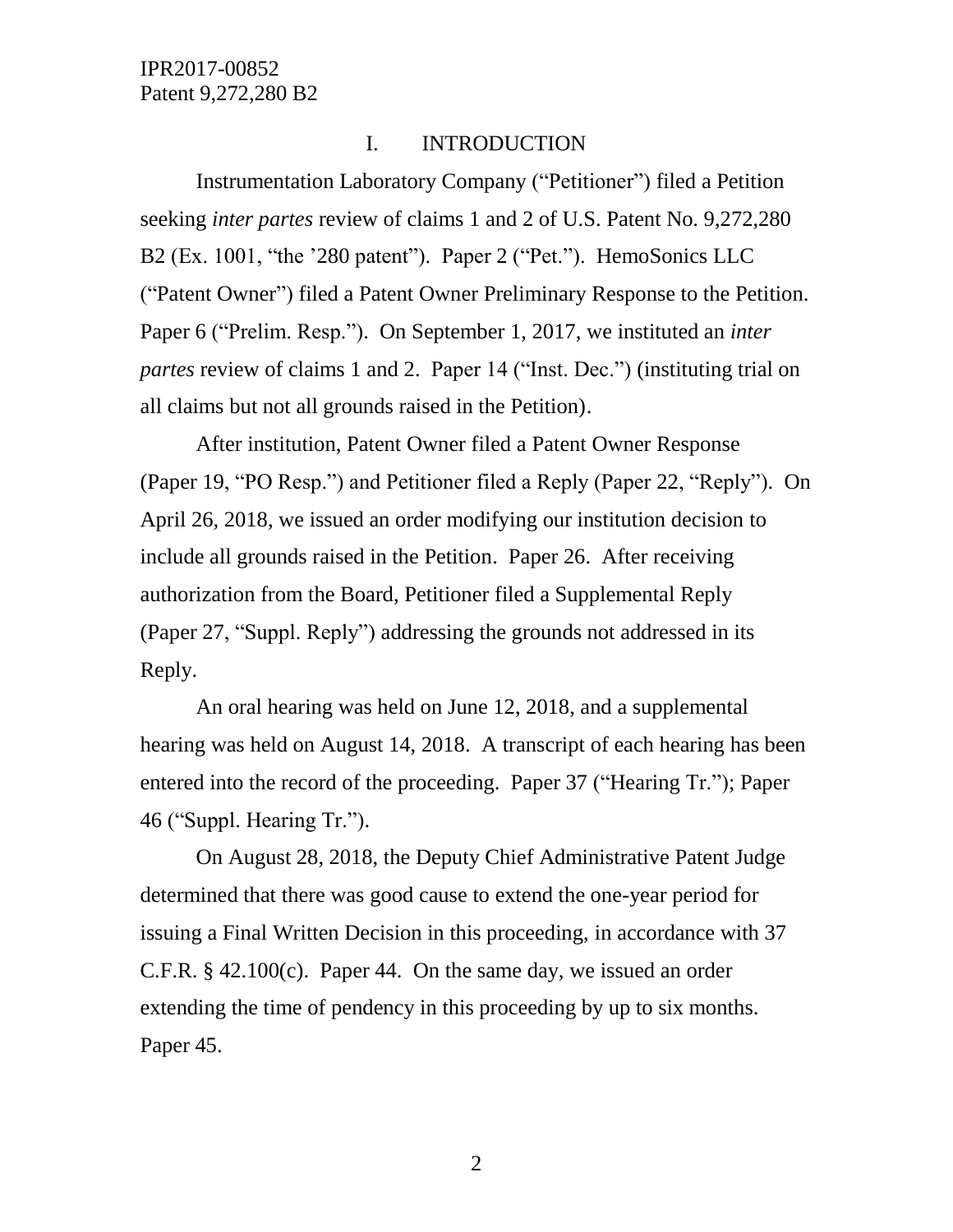We have jurisdiction under 35 U.S.C. § 6. This Final Written Decision is issued pursuant to 35 U.S.C. § 318(a) and 37 C.F.R. § 42.73. For the reasons that follow, we determine that Petitioner has shown by a preponderance of the evidence that claims 1 and 2 are unpatentable.

## II. BACKGROUND

## *A. Related Proceedings*

The parties identify the petition for *inter partes* review of related U.S. Patent No. 9,410,971 B2 (IPR2017-00855) as a related proceeding. Pet. 1; Paper 3, 1. The parties indicate that U.S. Patent Application No. 15/202,059 may be affected by this *inter partes* review (Pet. 1, Paper 3, 1), and Petitioner indicates that U.S. Patent Application No. 15/357,492 may also be affected by this *inter partes* review (Pet. 1).

#### *B. The '280 Patent*

The '280 patent, titled "Device, Systems and Methods for Evaluation of Hemostasis," issued on March 1, 2016. Ex. 1001, at [54], [45]. The '280 patent explains that hemostasis is the physiological control of bleeding, and is "a complex process incorporating the vasculature, platelets, coagulation factors (FI-FXIII), fibrinolytic proteins, and coagulation inhibitors." *Id.* at 1:29–32. The '280 patent indicates that "[d]isruption of hemostasis plays a central role in the onset of myocardial infarction, stroke, pulmonary embolism, deep vein thrombosis and excessive bleeding," and, therefore, there is a critical need for in vitro diagnostics to "quantify hemostatic dysfunction and direct appropriate treatment." *Id.* at 1:32–37.

Accordingly, the '280 patent is directed to devices, systems, and methods for evaluating hemostasis, specifically "sonorheometric devices for evaluation of hemostasis in a subject by in vitro evaluation of a test sample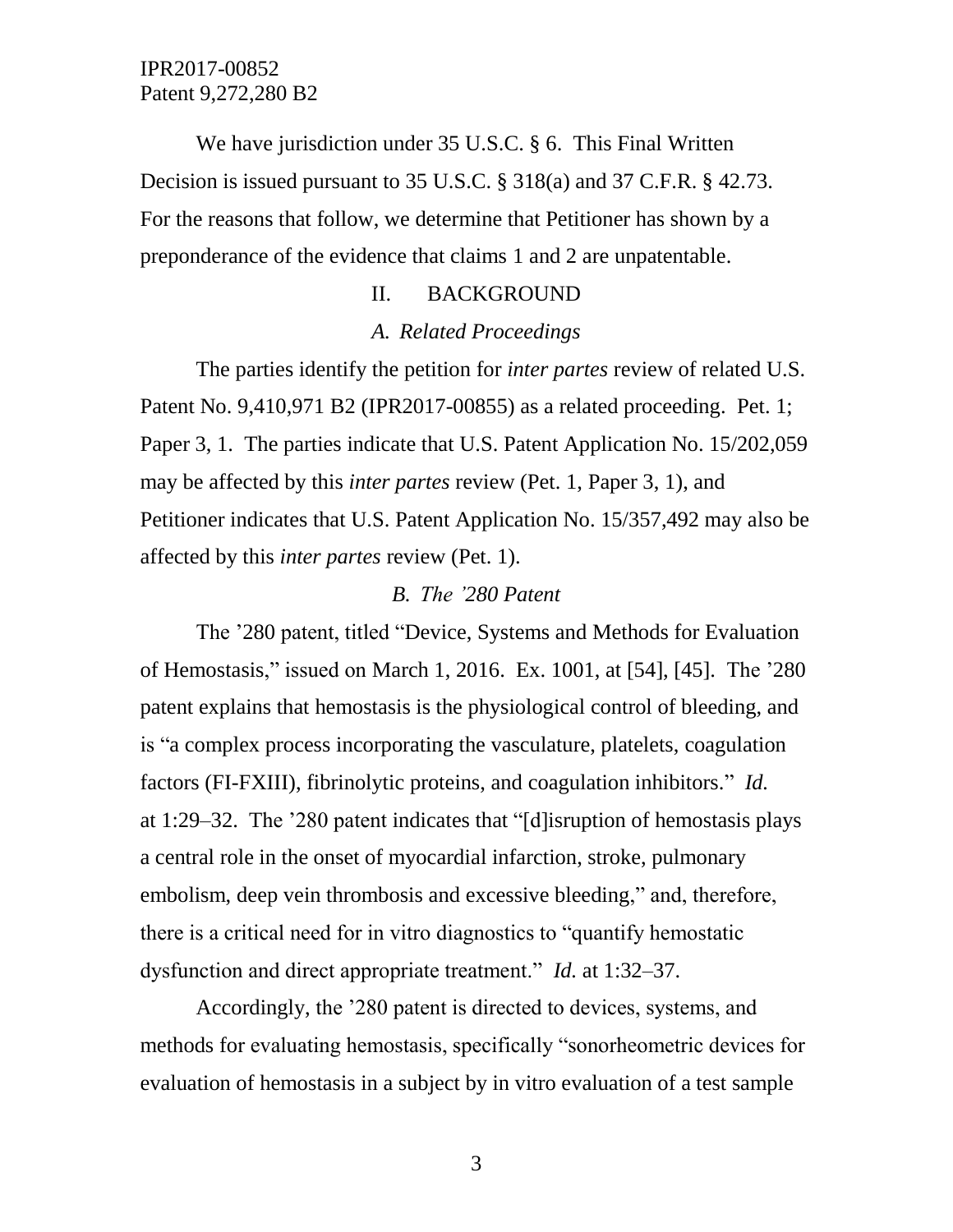from the subject." *Id.* at 2:22–25. The '280 patent discloses a device comprising a cartridge having a plurality of test chambers configured to receive a test sample of blood and a reagent or combination of reagents that interact with the blood sample. *Id.* at 2:25–34. The test chambers are also configured to be "interrogated with sound to determine a hemostatic parameter of the test samples" (*id.* at 2:35–37, 2:43–45), and "[s]ound reflected from the blood reagent mixture in the test chamber is received and processed to generate a hemostasis parameter" (*id.* at 3:3–5).

## *C. Illustrative Claim*

Petitioner challenges claims 1 and 2 of the '280 patent. Independent claim 1 is illustrative, and is reproduced below:

- 1. A device for evaluation of hemostasis, comprising:
	- a plurality of test chambers each configured to receive blood of a test sample, each test chamber comprising a reagent or combination of reagents, wherein each chamber is configured to be interrogated to determine a hemostatic parameter of the blood received therein;
	- a first chamber of the plurality comprising a first reagent or a first combination of reagents that interact with the blood received therein, wherein the first reagent, or a reagent included in the first combination of reagents, is an activator of coagulation; and
	- a second chamber of the plurality comprising a second combination of reagents that interact with blood of the test sample received therein, the combination including an activator of coagulation and one or both of abciximab and cytochalasin D.

#### *D. References*

Petitioner relies on the following references:

Baugh et al., U.S. Patent No. 6,221,672 B1, issued Apr. 24, 2001 ("Baugh," Ex. 1005).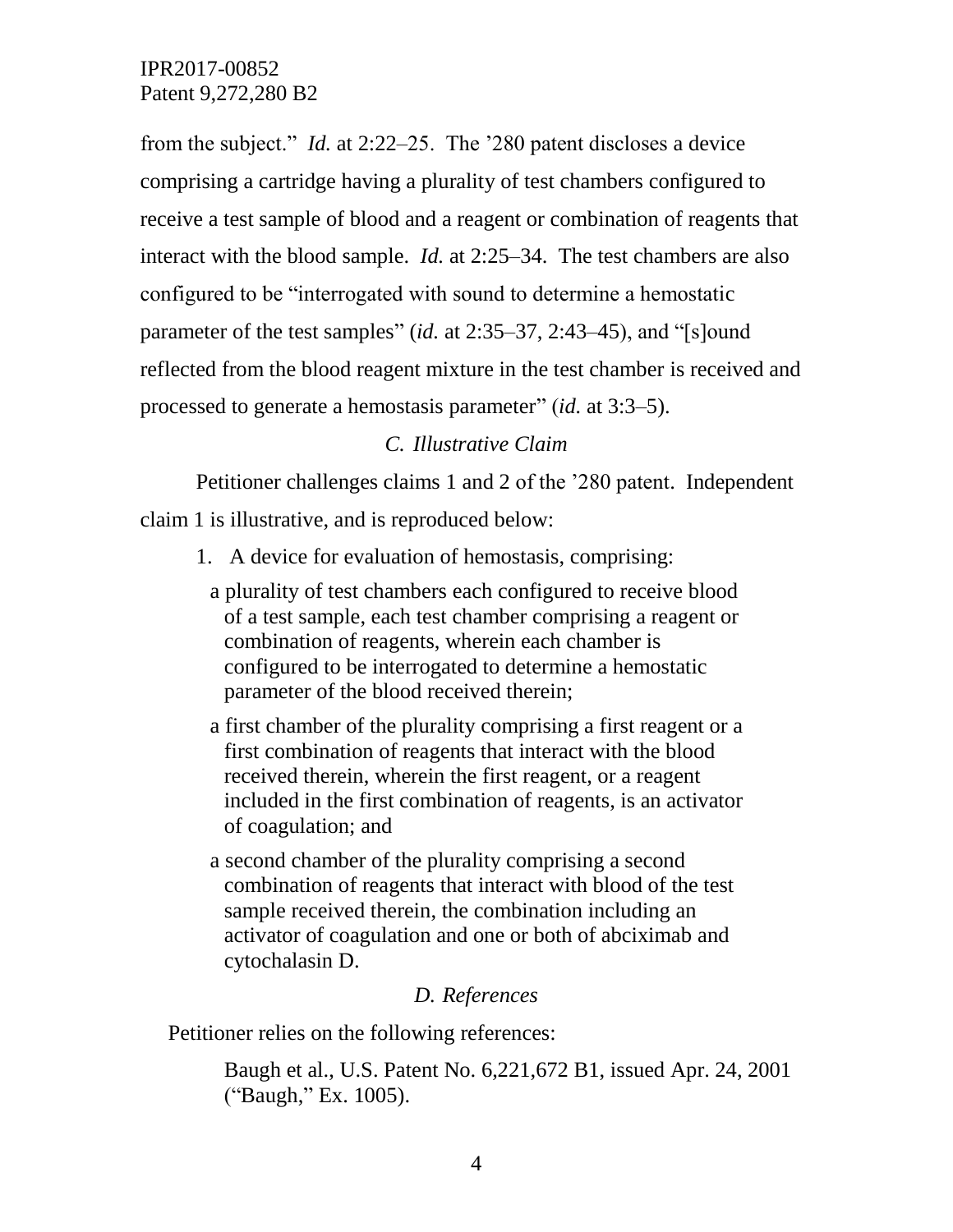Schubert et al., U.S. Pub. No. 2010/0154520 A1, published June 24, 2010 ("Schubert," Ex. 1006).

| <b>Reference</b> | <b>Statutory Basis</b> | <b>Claims Challenged</b> |
|------------------|------------------------|--------------------------|
| Baugh            | \$102                  | 1 and 2                  |
| Schubert         | \$102                  | 1 and 2                  |

#### *E. Reviewed Grounds*

#### *F. Level of Ordinary Skill in the Art*

Petitioner contends that a person of ordinary skill in the art would have had "a bachelor's or advanced degree in chemistry, biochemistry, mechanical engineering, or a related discipline, with at least four years of experience in an academic research institution, a hospital research laboratory or medical device company designing or creating devices for evaluating hemostasis." Pet. 7–8; Ex. 1003 ¶ 14–16. Patent Owner "agrees that a person with a bachelor's degree in a relevant discipline, e.g., biology, chemical engineering, bioengineering or mechanical engineering related to medical devices, plus four years of work experience, would qualify as a person of ordinary skill in the art." PO Resp. 13. Patent Owner also contends that a person of ordinary skill would have had "experience in and an understanding of multiple areas, including hemostasis, blood coagulation pathway, and bioengineering or mechanical engineering related to medical devices." *Id.* Patent Owner, however, does not agree "that a person with an advanced degree, e.g., a PhD plus four years of work experience, would define a person of ordinary skill. That person is one of extraordinary skill." *Id.*

Based on the agreement between the parties, we find that a person of ordinary skill in the art would have had a bachelor's degree in a relevant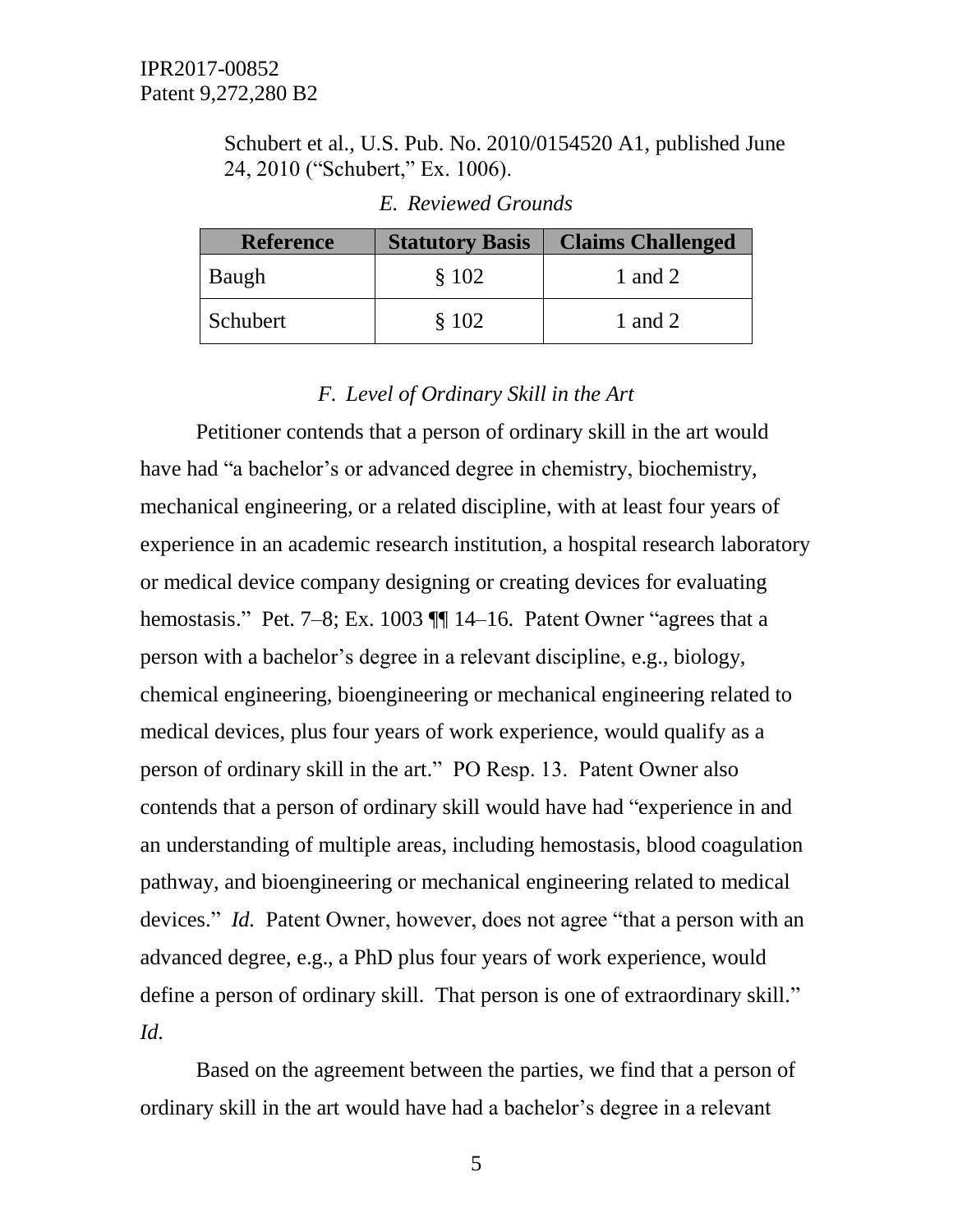$\overline{a}$ 

discipline, e.g., biology, chemical engineering, bioengineering, or mechanical engineering, related to medical devices, plus four years of work experience in areas relating to hemostasis, the blood coagulation pathway, and medical devices for evaluating hemostasis. Pet. 7–8; PO Resp. 13. This level of ordinary skill is reflected by the prior art of record. *Okajima v. Bourdeau*, 261 F.3d 1350, 1355 (Fed. Cir. 2001) (the prior art itself can reflect the appropriate level of ordinary skill in the art).

#### III. ANALYSIS

#### *A. Claim Construction*

In an *inter partes* review, claim terms in an unexpired patent are interpreted according to their broadest reasonable construction<sup>1</sup> in light of the specification of the patent in which they appear. 37 C.F.R. § 42.100(b) (2016)*.* Unless a special definition for a claim term is set forth in the specification, claim terms are given their ordinary and customary meaning as would be understood by a person of ordinary skill in the art at the time of the invention and in the context of the entire patent disclosure. *In re Translogic Tech., Inc.*, 504 F.3d 1249, 1257 (Fed. Cir. 2007).

Petitioner proposes a specific construction for the following four claim terms under the broadest reasonable interpretation standard: (1) "test

<sup>&</sup>lt;sup>1</sup> The Office recently changed the claim construction standard applicable to an *inter partes* review. *See* Changes to the Claim Construction Standard for Interpreting Claims in Trial Proceedings Before the Patent Trial and Appeal Board, 83 Fed. Reg. 51,340 (Oct. 11, 2018) (to be codified at 37 C.F.R. pt. 42). The rule changing the claim construction standard, however, does not apply to this proceeding because Petitioner filed its Petition before the effective date of the final rule, i.e., November 13, 2018. *Id.* at 51,340 (rule effective date and applicability date), 51,344 (explaining how the Office will implement the rule).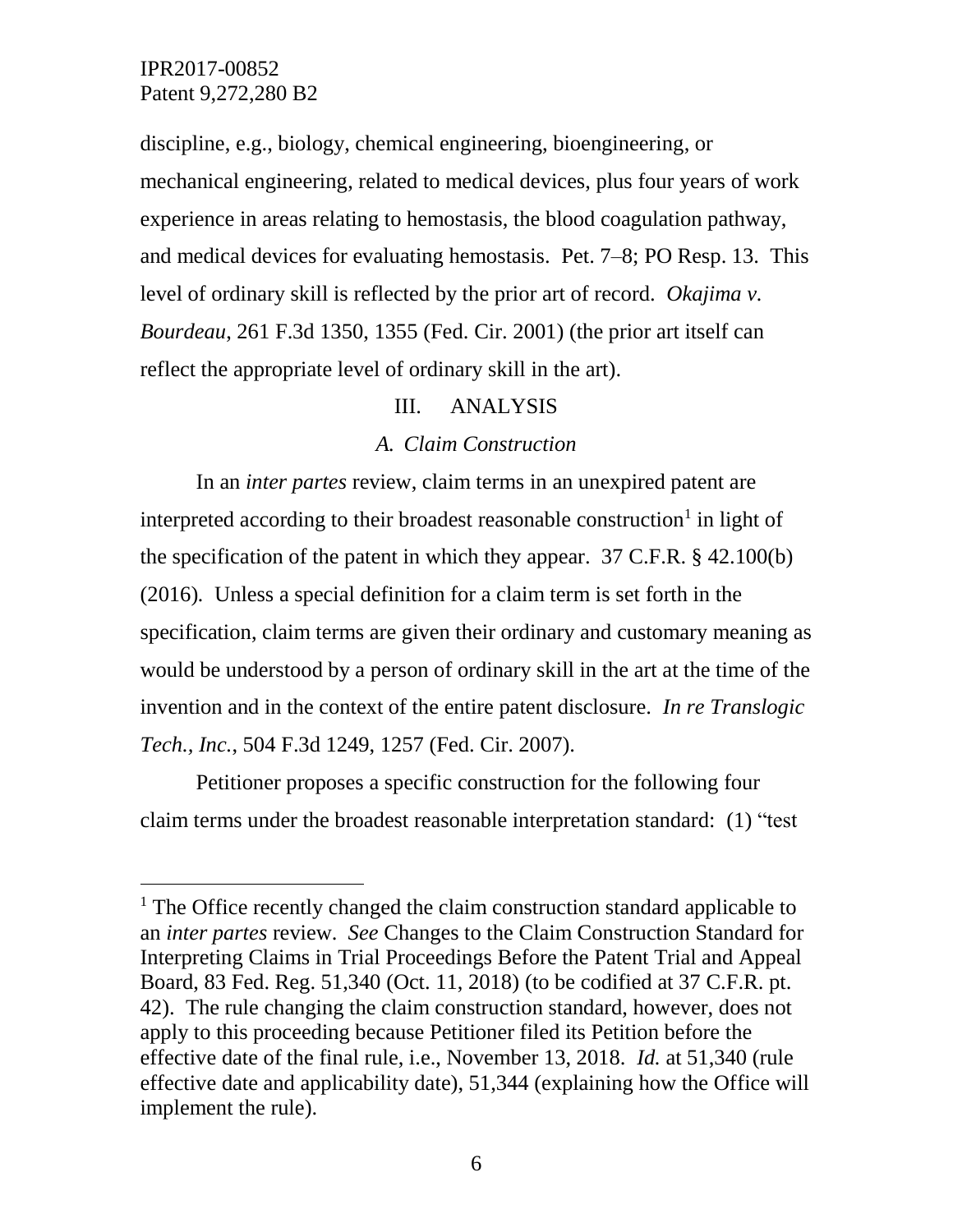$\overline{a}$ 

chamber configured to receive blood of a test sample," (2) "configured to be interrogated to determine a hemostatic parameter of the blood," (3) "activator of coagulation," and (4) "a first chamber of the plurality comprising a first reagent of a first combination of reagents" and "a second chamber of the plurality comprising a second combination of reagents." Pet. 8–11. In the Patent Owner Preliminary Response, Patent Owner proposed constructions for "configured to be interrogated to determine a hemostatic parameter of the blood" and "activator of coagulation." Prelim. Resp. 5–7. In the Institution Decision, we determined that no express claim construction was necessary. Inst. Dec. 4–5.

In its Patent Owner Response submitted after the Institution Decision, Patent Owner again<sup>2</sup> disputed Petitioner's proposed construction of "configured to be interrogated to determine a hemostatic parameter of the blood." PO Resp. 13–23. We, therefore, address the construction of this term. *See Nidec Motor Corp. v. Zhongshan Broad Ocean Motor Co.*, 868 F.3d 1013, 1017 (Fed. Cir. 2017) ("[W]e need only construe terms 'that are in controversy, and only to the extent necessary to resolve the controversy'. . . .") (quoting *Vivid Techs., Inc. v. Am. Sci. & Eng'g, Inc.*, 200 F.3d 795, 803 (Fed. Cir. 1999)).

# *"configured to be interrogated to determine a hemostatic parameter of the blood"*

The relevant difference between the parties' proposed constructions of this phrase centers on the meaning of the term "hemostatic parameter."<sup>3</sup> Whereas Petitioner did not expressly construe "hemostatic parameter" in the

<sup>&</sup>lt;sup>2</sup> In the Patent Owner Response, Patent Owner offered a different construction than the one it proposed in the Preliminary Response. *Compare* PO Resp. 14, *with* Prelim. Resp. 5.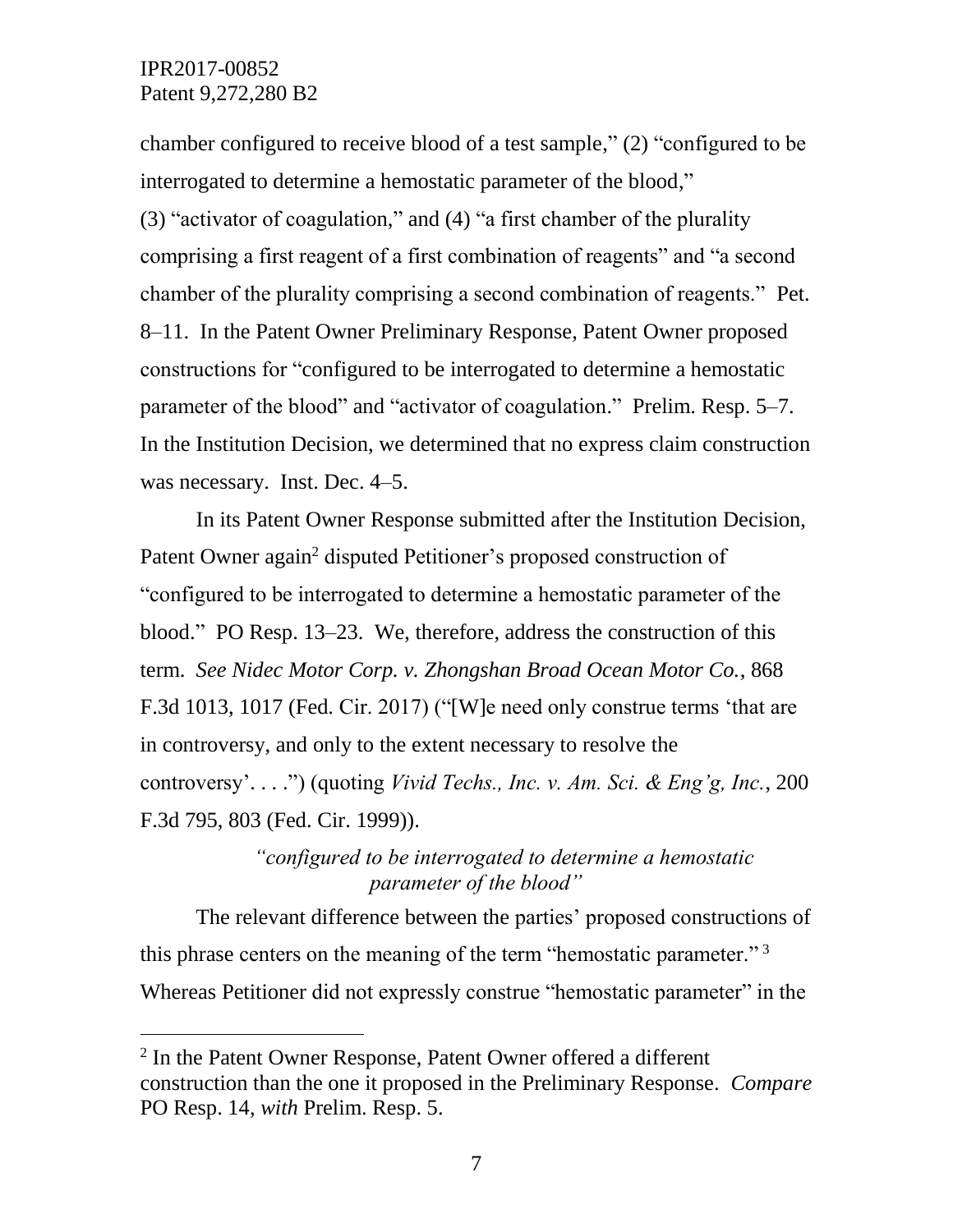l

Petition (Pet. 10–11), Patent Owner argues that we should construe the term to mean "a measurement that relies upon multiple components of hemostasis" (PO Resp. 14).

Patent Owner argues that a hemostatic parameter "must be a parameter used in determining a blood sample's ability to undergo hemostasis." *Id.* at 18. Patent Owner notes that the parties agree that hemostasis is a multi-component, multi-step process that causes bleeding from a damaged blood vessel to slow and stop. *Id.* (citing Ex. 1003 ¶ 18; Ex. 2005 ¶ 68). Therefore, "[a]s hemostasis is a multi-component, multi-step process, to evaluate hemostasis in a subject one must model the combined effects of the multiple components of hemostasis." *Id.* at 17–18 (citing Ex. 2005 ¶ 68). Patent Owner thus contends that a "hemostatic parameter" is "a measurement that relies upon multiple components of hemostasis." *Id.* at 17.

Patent Owner further contends that this construction is consistent with the disclosure in the '280 patent Specification. *Id.* at 18–19. In particular, Patent Owner argues:

Particular hemostasis parameters disclosed in the '280 patent include TC1, TC2, clot stiffness, clot formation rate (CFR), TL1, and TL2. Ex. 1001, 2:56-58. Each of these parameters allows for an assessment of the hemostasis process because

 $3$  The parties also offer different interpretations of the term "configured to." Petitioner contends the term means "capable of" (Pet. 10 (citing Ex. 1003 ¶¶ 67–68)), whereas Patent Owner contends the term should be construed more narrowly as meaning "designed to" (PO Resp. 15–16). In view of Patent Owner's substantive arguments, however, we do not need to resolve this controversy for purposes of this Decision. *See, e.g.*, *id.* at 29–30 (acknowledging that Baugh is configured to measure platelet activation, but arguing that platelet activation is not a hemostatic parameter).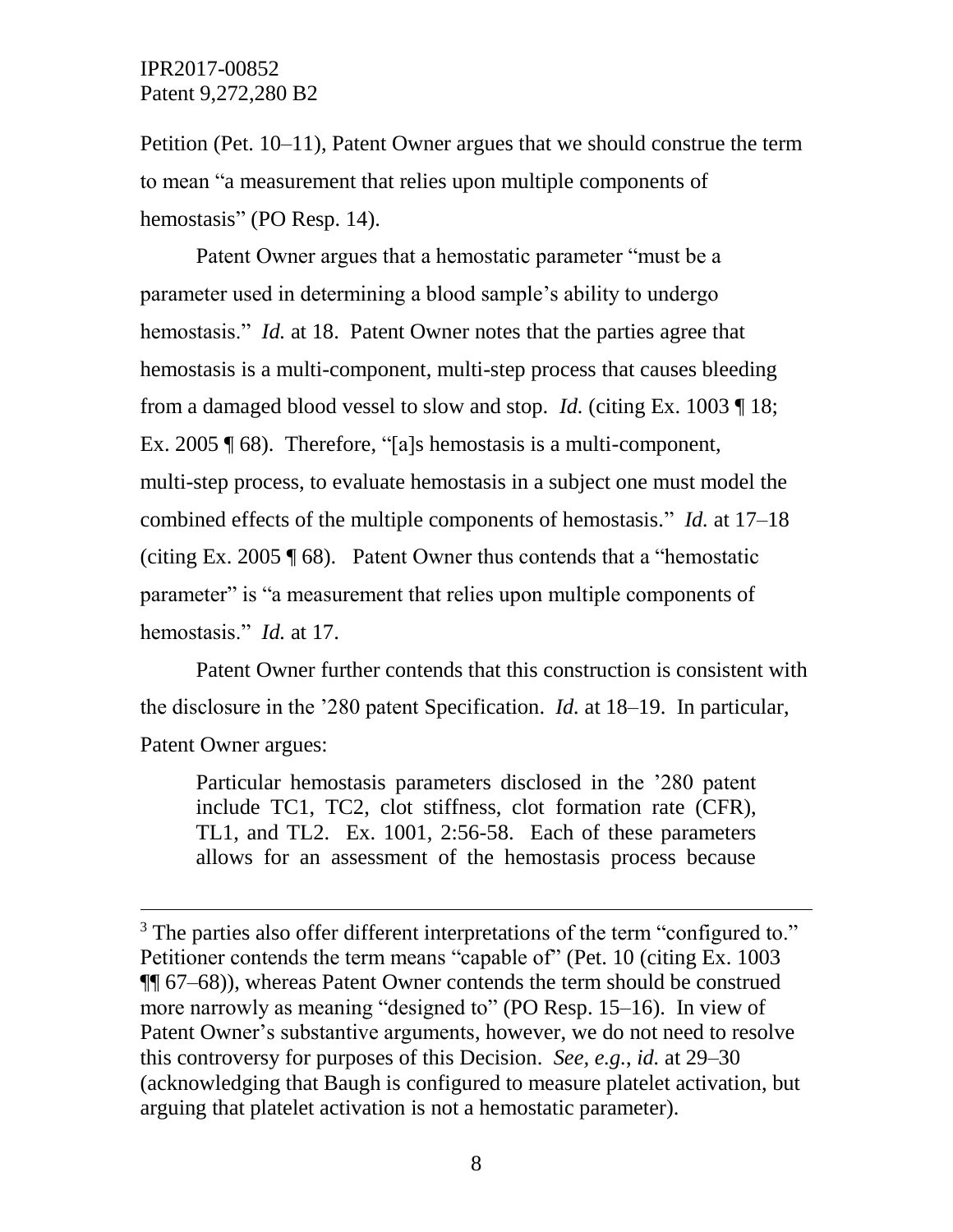each provides an understanding of *the combined effect of multiple components of hemostasis*. Ex. 2005, ¶ 70. Immediately following the examples of parameters of hemostasis, the patent teaches that the device of the patent may generate other measurements stating that "[t]he disclosed methods can further include determining" several other factors (referred to as hemostatic indices) that provide insight into individual components or steps within hemostasis. Ex. 1001, 3:8-11; Ex. 2005, ¶ 71.

PO Resp. 19. Patent Owner contends that the Specification consistently distinguishes between hemostatic *parameters*, which characterize hemostasis by looking at multiple components of hemostasis, and *indices* of hemostasis, which isolate a single component of hemostasis. *Id.* at 20 (comparing Ex. 1001, 18:6–11 with 18:27–42); *see also id.* at 21 (arguing that the distinction between hemostatic parameters and hemostatic indices is "neither arbitrary nor without importance").

Petitioner contends that Patent Owner is impermissibly attempting to rewrite the claim language, noting that Patent Owner "dispenses with the central claim terms 'interrogate' and 'parameter' and introduces new concepts of 'multiple components' and 'reli[ance]' on such components." Reply 5–6. Petitioner argues that Patent Owner does not show why the Board should not apply the plain meaning of the claim language as the broadest reasonable interpretation. *Id.* at 7. Petitioner further contends that Patent Owner's construction is inconsistent with the '280 patent Specification. *Id.* at 8–9.

Patent Owner's proposed construction is based on the purported distinction in the Specification between hemostatic *parameters* and hemostatic *indices*. The Specification, however, does not include explicit definitions of either term. Further, the use of these terms in the Specification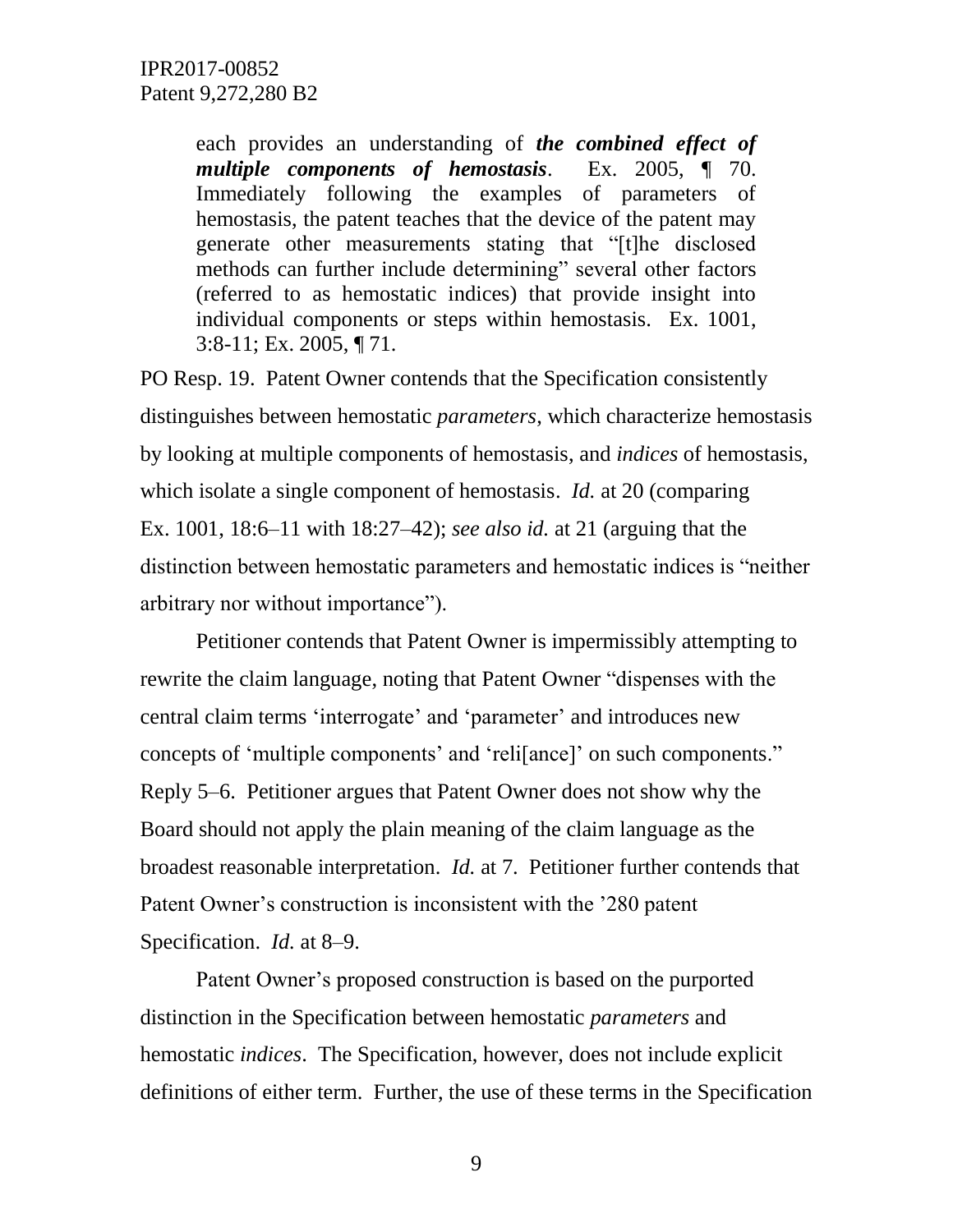indicates at least some overlap between indices and parameters. For example, in the section titled "Estimate Indices of Hemostatic Function," the Specification discusses how to calculate TC1, TC2, S, CFR, TL1, and TL2, which are referred to as "parameters." Ex. 1001, 15:5–40. In fact, Patent Owner acknowledges that "the specification confuses the terminology by using the term 'indices of hemostasis' when discussing measurement that the specification repeatedly identifies as hemostatic parameters." PO Resp. 20, n.8; Hearing Tr., 38:7–39:23 (counsel for Patent Owner acknowledging that "the patent isn't the picture of clarity on this" and "there are some times where the patent does seem to confuse the two"). Accordingly, the evidence of record does not support Patent Owner's assertion that the Specification draws a distinction between *parameters* that characterize hemostasis by looking at multiple components of hemostasis and *indices* of hemostasis, which isolate a single component of hemostasis. PO Resp. 20–21.

In view of this, we decline to adopt Patent Owner's construction. Instead, we adopt the plain and ordinary meaning of a "hemostatic parameter," which is "a parameter used in measuring a blood sample's ability to undergo hemostasis." PO Resp. 18; *see also* Reply 7–8 (discussing the importance of understanding "the effects or shortfalls of particular processes" and defining "parameter" as "any of a set of physical properties whose values determine the characteristics or behavior of something").

For all of the foregoing reasons, we find that the broadest reasonable interpretation of the term "configured to be interrogated to determine a hemostatic parameter of the blood" is "configured to be interrogated to determine a parameter used in measuring a blood sample's ability to undergo hemostasis."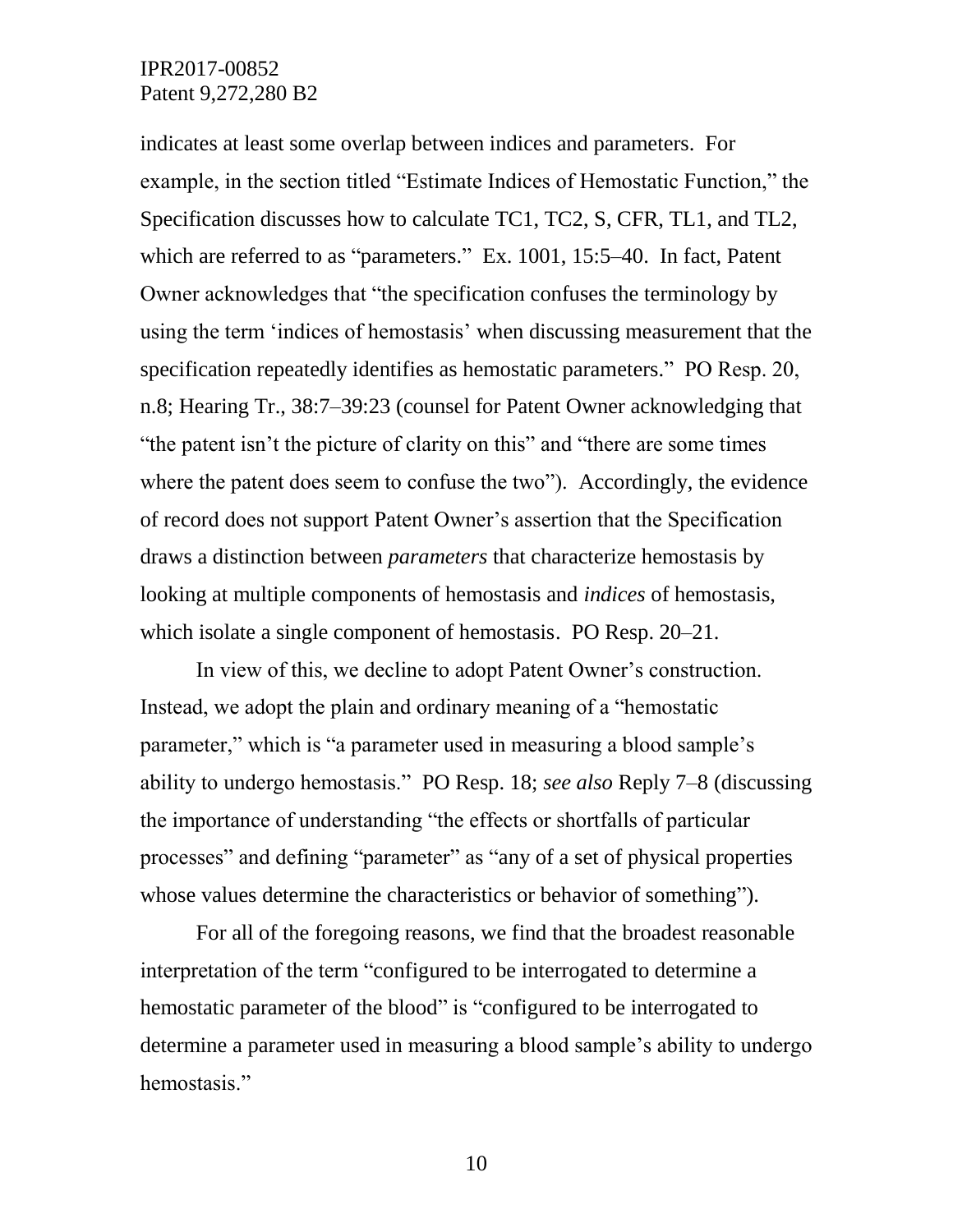*B. References*

*i. Baugh (Ex. 1005)*

Baugh is directed to an improved method for measuring the effectiveness of antiplatelet reagents or platelet inhibitors on the coagulation of blood. Ex. 1005, 3:47–50. Baugh's method includes

placing a predetermined amount of heparin in each cell of a multicell test cartridge, placing an optimized amount of a mechanical platelet and/or clotting activator in each cell, and placing a measured amount of platelet inhibitor in each cell, the amount of inhibitor in each cell differing from the amount in each other cell. An aliquot of a blood sample is added to each cell, and the blood sample aliquot, platelet and/or clotting activator and platelet inhibitor are mixed. Each cell sample is allowed to clot, and the clotting time for each cell is measured. The relative clotting times are used to calculate and determine the platelet inhibition effect of the platelet inhibitor.

*Id.* at 4:1–13. Baugh discloses abciximab as an example of a platelet inhibitor that can be used to evaluate the function of platelets in the blood sample tested. *Id.* at 5:26–40.

### *ii. Schubert (Ex. 1006)*

Schubert is directed to "a cartridge device for a measuring system for measuring viscoelastic characteristics of a sample liquid, in particular a blood sample." Ex. 1006 ¶ 25. Schubert discloses using its cartridge device and measuring system to measure characteristics such as coagulation or platelet function of a sample liquid. *Id.* ¶ 78. Schubert's cartridge device includes a receiving cavity for receiving the sample liquid and a reagent cavity for storing a reagent that is mixed with the sample liquid. *Id.* ¶¶ 78– 79. Schubert discloses an embodiment of its cartridge device having four measurement cavities. *Id.*  $\P$  81–82. With regard to blood coagulation, Schubert teaches that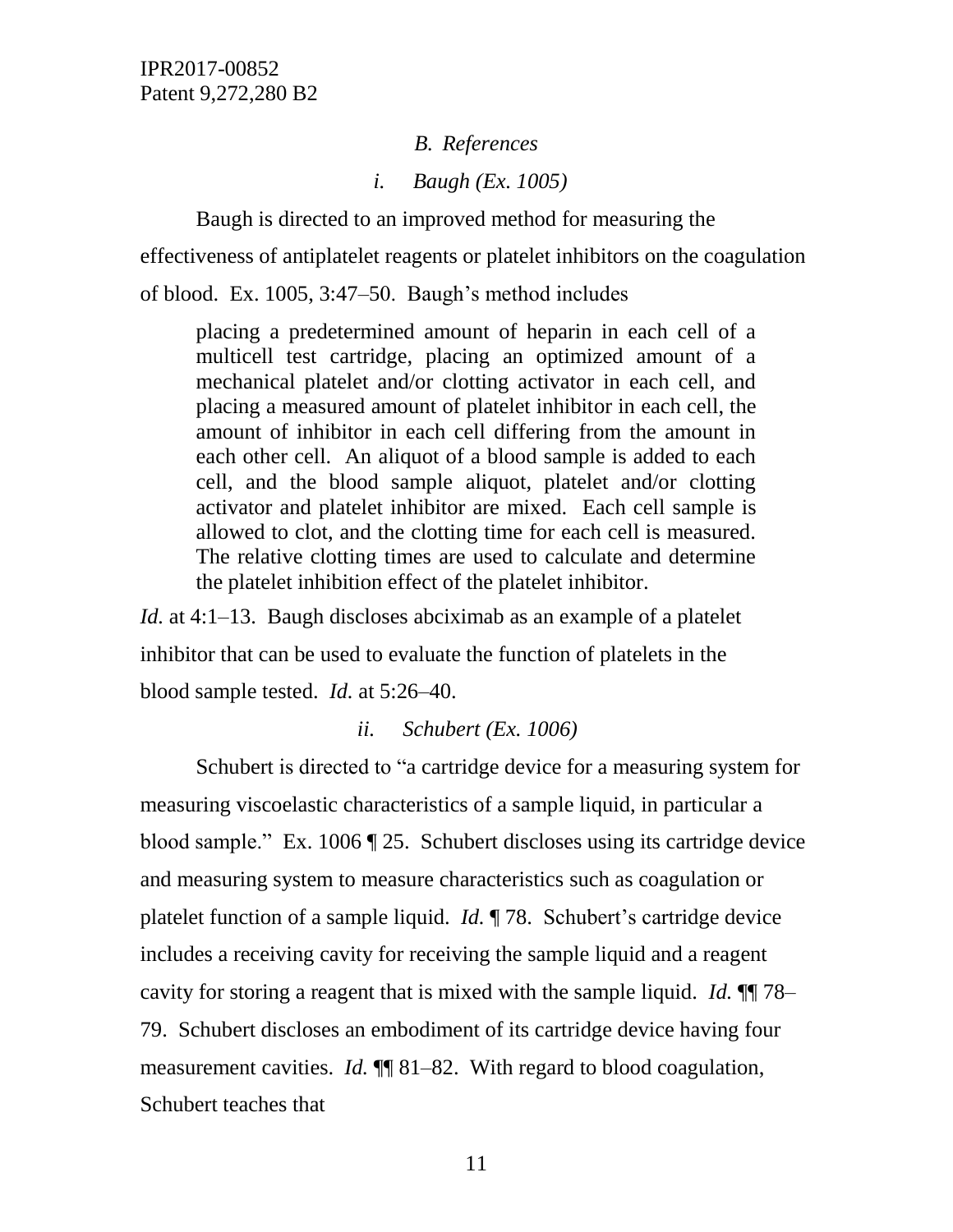there are different reagents available which activate or suppress different parts of the coagulation cascade. Pentapharm GmbH (Munich, Germany) for example amongst others provide tests for intrinsic and extrinsic activation of a blood sample (INTEM or EXTEM respectively), and also a test for extrinsic activation in which the thrombocyte function is suppressed by administration of cytochalasin D (FIBTEM). It is state of the art that it is possible by wise combination of such tests to be able to determine very precisely at which point within the coagulation cascade a problem occurs. . . . It is also possible to combine e.g. an INTEM, an EXTEM and a FIBTEM coagulation test with a platelet aggregometry test within one cartridge.

*Id.* ¶ 83.

 $\overline{a}$ 

# *C. Challenges Based on Baugh*

Petitioner argues that Baugh anticipates claims 1 and 2 of the '280 patent. Pet. 12–17. Petitioner provides a claim chart and relies on the declaration of Patrick Mize, Ph.D. ("the Mize Declaration," Ex. 1003) to demonstrate how and where Baugh discloses all of the limitations recited in claims 1 and 2. Pet. 12–17.

Claim 1 requires "[a] device for evaluation of hemostasis, comprising: a plurality of test chambers each configured to receive blood of a test sample." Petitioner contends Baugh discloses this limitation through its disclosure of "measuring and determining the effectiveness of antiplatelet reagents or platelet function inhibitors in the coagulation of blood" using a cartridge that includes a "plurality of test cells," wherein "(a)n aliquot of a blood sample is added to each cell." Pet. 13–14 (quoting Ex. 1005, 1:14–20,  $2:2-7, 4:7-8, 4:42-47.4$ 

<sup>4</sup> Petitioner acknowledges that the original citations to Baugh in the Petition were incorrect, and provides a chart listing the original incorrect citations in the Petition and corresponding corrected citations. Ex. 1012. For purposes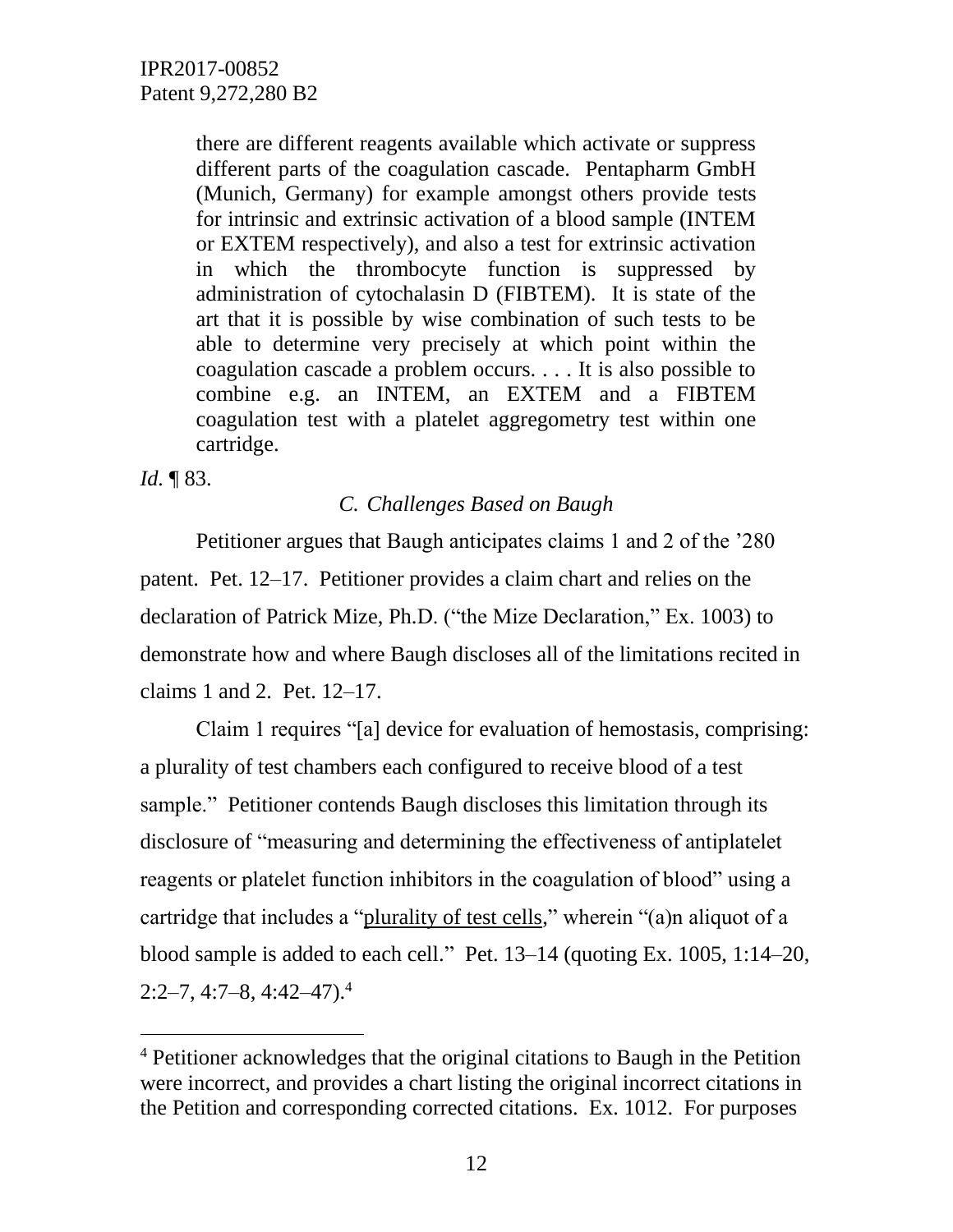$\overline{a}$ 

Petitioner further notes that Baugh includes "a reagent chamber which contains a reagent or reagents" (*id.* at 14–15 (citing Ex. 1005, 2:2–25, 7:21– 25)), and thus discloses the claim 1 requirement of "each test chamber comprising a reagent or combination of reagents."

Claim 1 further recites "a first chamber of the plurality comprising a first reagent or a first combination of reagents that interact with the blood received therein, wherein the first reagent, or a reagent included in the first combination of reagents, is an activator of coagulation." For this limitation, Petitioner directs us to the portion of Baugh that teaches using "an activation reagent to activate coagulation of the blood." *Id.* at 15–16 (citing Ex. 1005,  $2:2-7$ ).

Petitioner also contends that Baugh discloses using abciximab in addition to an activator of coagulation in certain test cells, and therefore satisfies the claim 1 requirement of having "a second chamber of the plurality comprising a second combination of reagents that interact with blood of the test sample received therein, the combination including an activator of coagulation and one or both of abciximab and cytochalasin D." *Id.* at 16–17 (citing Ex. 1005, 5:33–43, 6:34–36).

Claim 2 depends from claim 1 and further requires that the first and second chambers comprise a combination of reagents including one or more of kaolin, celite, glass, thrombin, ellagic acid, and tissue factor. Petitioner asserts that Baugh satisfies this limitation by teaching that suitable activators include kaolin, powdered glass, and silica. Pet. 17 (citing Ex. 1005, 6:1–17).

of this Decision, we refer only to Petitioner's corrected citations provided in Exhibit 1012.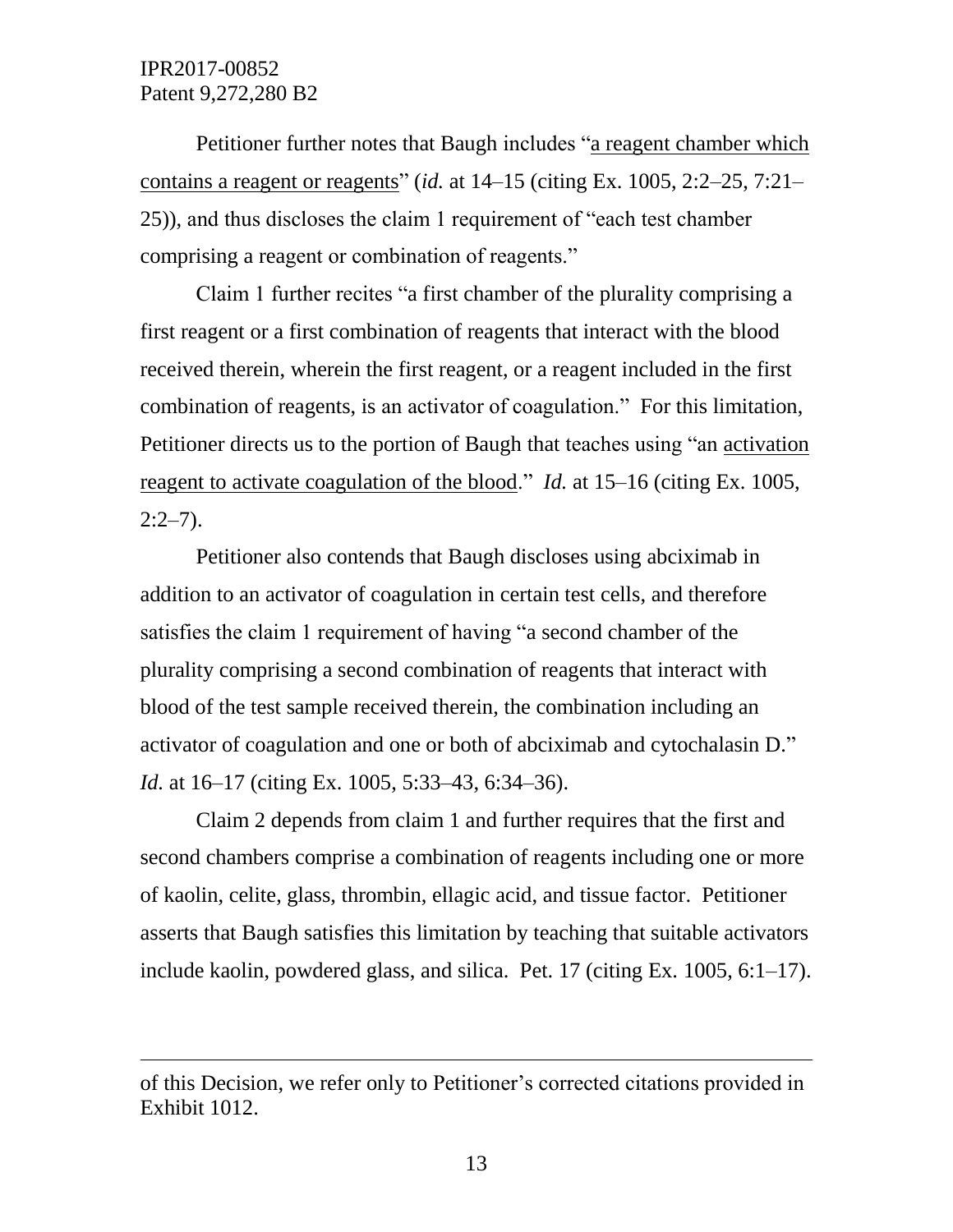Having reviewed the cited evidence, and the record as a whole, we find that Petitioner has accurately described the above-stated disclosures of Baugh and, therefore, we agree with, and adopt, Petitioner's contentions that Baugh discloses the aforementioned limitations in claims 1 and 2. Patent Owner does not challenge these contentions. Rather, Patent Owner disputes only Petitioner's assertion that Baugh discloses a device "wherein each chamber is configured to be interrogated to determine a hemostatic parameter," which we discuss below.

Petitioner contends that Baugh's test cells are "structurally capable of being interrogated to determine a hemostatic parameter" because Baugh teaches "mechanical activation of platelets using a plunger assembly 72 in order to detect coagulation." Pet. 14 (citing Ex. 1001, 7:21–25). Petitioner further contends Baugh discloses an "optical sensing system which 'senses the physical descent of the plunger assembly 72 through the blood sample and reagent mixture in the reaction chamber 94 in order to detect coagulation condition.'" *Id.* at 15 (citing Ex. 1001, 8:27–31).

Petitioner contends that Baugh's measurements of platelet activation and aggregation, which Patent Owner agrees are components of hemostasis, constitute the determination of a hemostatic parameter under the broadest reasonable interpretation of that term. Reply 1–2, 5 ("There is no dispute that Baugh is adapted to examine the platelet activation and aggregation aspect of hemostasis process that may be considered a 'component' of the process."); PO Resp. 2. Petitioner contends that "an important use of blood coagulation assays like those of Baugh and the '280 patent is understanding of the effects or shortfalls of particular processes." Reply 7 (citing Ex. 1001, 1:31–32). Petitioner thus argues that Baugh's interrogation of platelet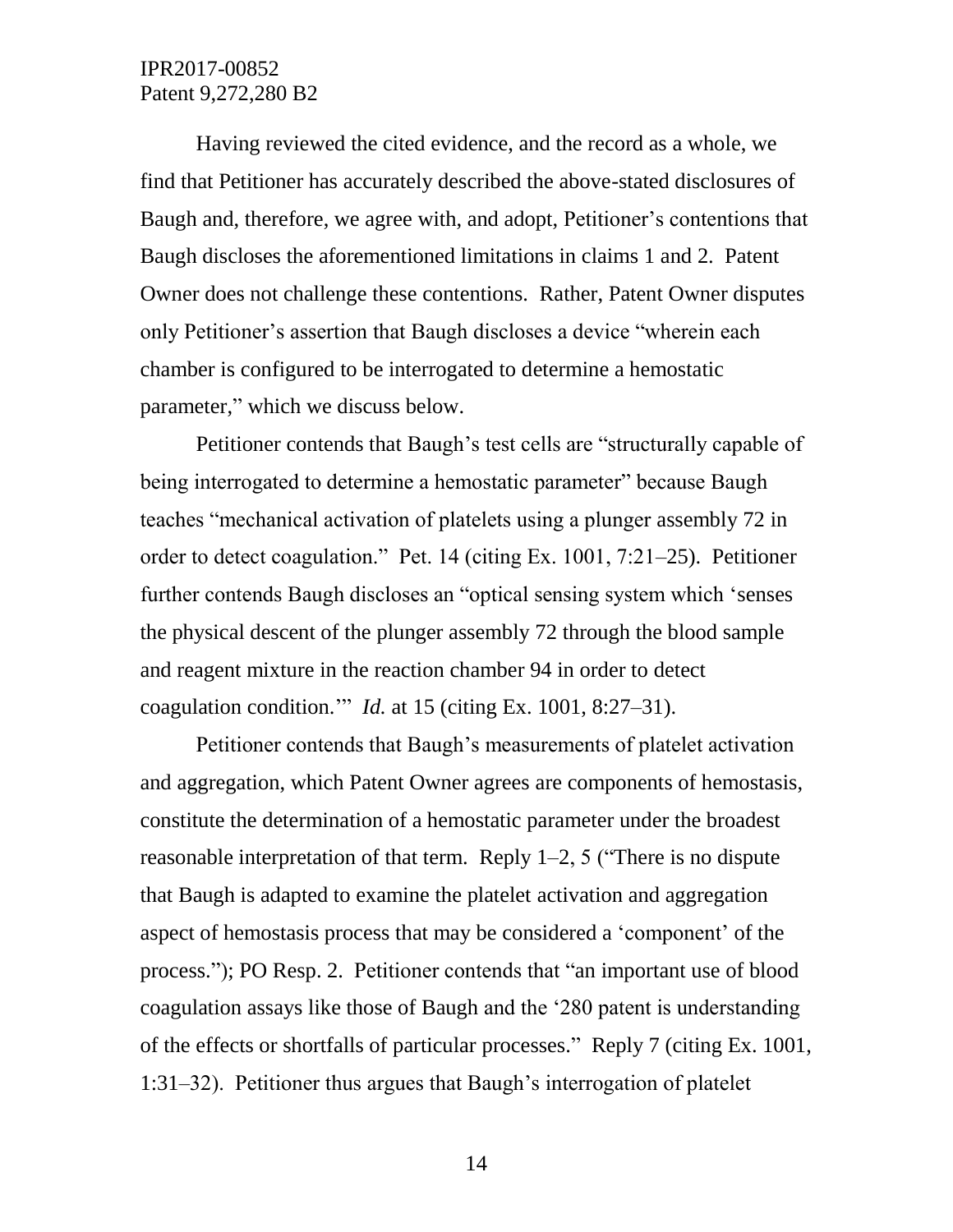aggregation constitutes determining a parameter of hemostasis because Baugh "determine[s] a characteristic or behavior of that process, which may be a valuable quantification of 'dysfunction.'" *Id.* at 8.

Patent Owner argues that Baugh does not disclose a chamber "configured to be interrogated to determine a hemostatic parameter" because

[c]onfiguration of the chambers within the device to interrogate a sample to determine a hemostatic parameter requires designing the chambers to provide measurements that rely upon multiple components of hemostasis, e.g., activation and adhesion of platelets, thrombin production, and fibrin polymerization. That is not the case with the device of Baugh, and this is evident throughout the description in Baugh.

PO Resp. 24; *see also id.* at 2 ("[T]he Baugh device measures one component of hemostasis, but not a hemostatic parameter."). More specifically, Patent Owner contends Baugh discloses determining platelet activation, which "is a component of hemostasis but does not allow assessment of the overall process of hemostasis." *Id.* at 30. As evidence of this, Patent Owner notes that, in order to isolate and assess platelet activity, Baugh includes an anticoagulant (e.g., heparin) in its chambers to inhibit hemostasis. *Id.* at 26.

Patent Owner's argument that Baugh fails to disclose a chamber "configured to be interrogated to determine a hemostatic parameter" is based on its proposed claim construction of the claim term, which requires measuring multiple components of hemostasis. For the reasons discussed above, we decline to adopt Patent Owner's proposed construction. Instead, we determined that "configured to be interrogated to determine a hemostatic parameter of the blood" means "configured to be interrogated to determine a parameter used in measuring a blood sample's ability to undergo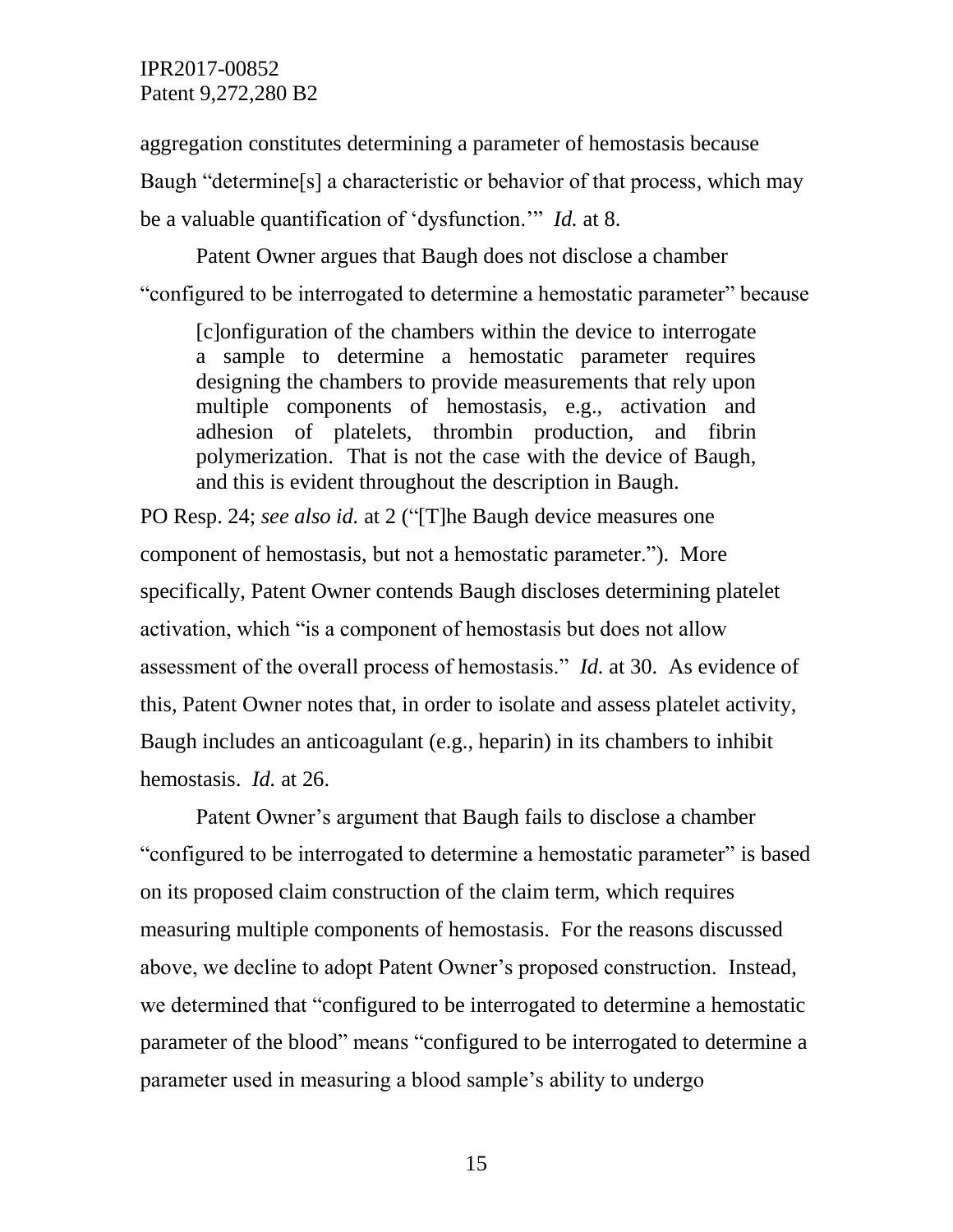hemostasis." Patent Owner does not dispute that Baugh discloses chambers "configured to be interrogated to determine a hemostatic parameter of the blood" under the plain and ordinary meaning of the claim language, as proposed by Petitioner.

Indeed, Patent Owner acknowledges that platelet activation and aggregation are components of hemostasis. PO Resp. 28, 30; Ex. 2005 ¶ 63 ("A person of ordinary skill in the art would understand that hemostasis is a physiologic process during which blood clots and stops bleeding from a damaged vessel through pertinent biology, *including platelet activation and aggregation*, thrombin production, fibrin formation and polymerization, and fibrin clot formation.") (emphasis added). Further, Patent Owner states that Baugh assesses platelet activity by "measur[ing] viscosity changes of the sample after the activation of platelets," noting that, upon activation, platelets aggregate, which leads to an increase in viscosity of the test samples. PO Resp. 28–29. Moreover, the evidence of record demonstrates that platelet aggregation tests were known in the art to be a way of measuring a blood sample's ability to undergo hemostasis. *See, e.g*., Ex. 2005 ¶ 42; Ex. 1005, 1:29–2:3. For example, in the background section of the '280 patent, platelet aggregation assays are listed as an example of existing in vitro diagnostic (IVD) tests, and IVDs are described as being "critically needed to quantify hemostatic dysfunction and direct appropriate treatment." Ex. 1005, 1:35–42.

In view of the foregoing, we find that Baugh's studies of platelet activity constitute measuring a blood sample's ability to undergo hemostasis. Accordingly, we find that Baugh's testing device is "configured to be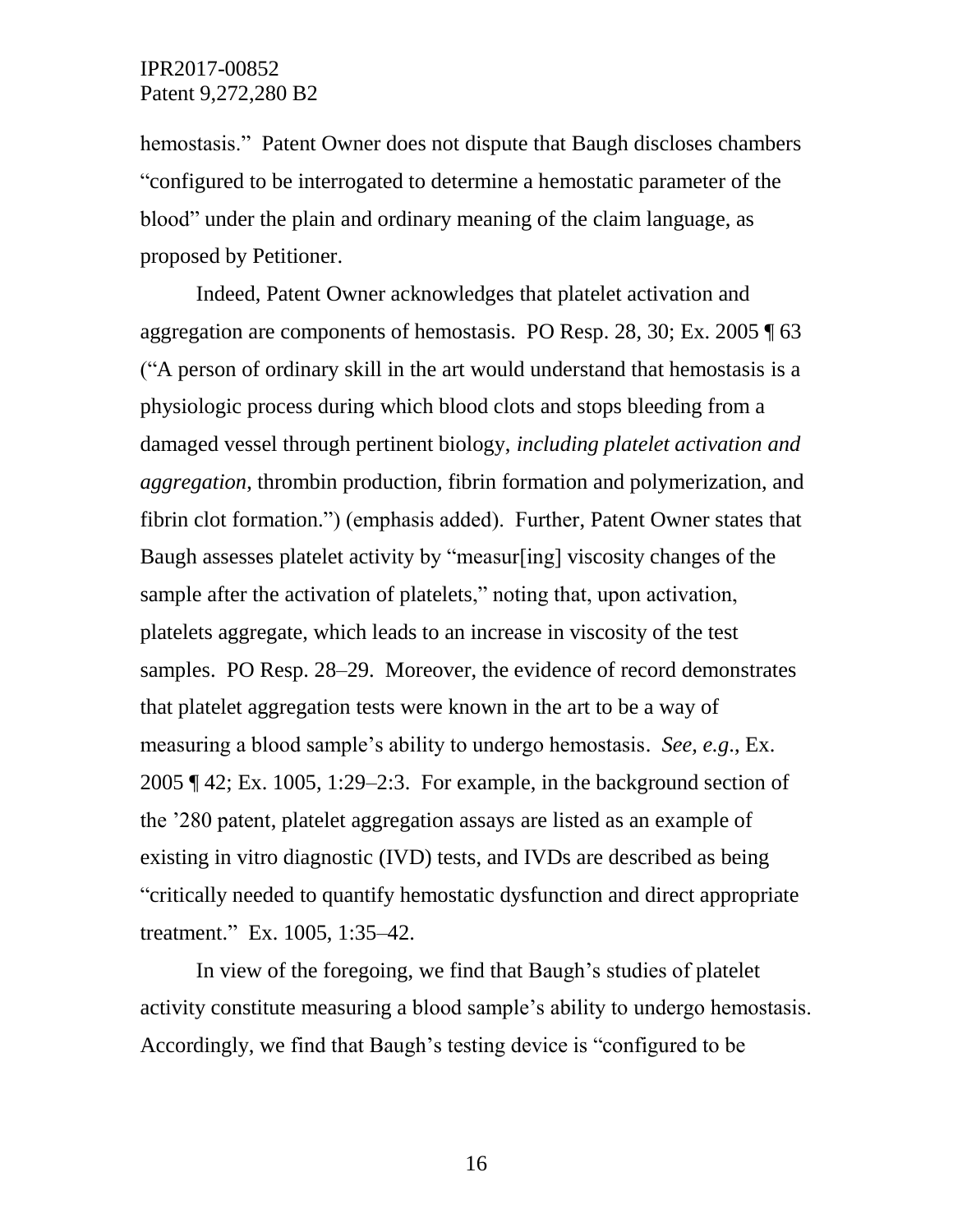interrogated to determine a hemostatic parameter of the blood," as required by claim 1.

Based on the information and arguments presented, we find Petitioner explains sufficiently how and where Baugh discloses each limitation of claims 1 and 2. We, therefore, find that Petitioner has demonstrated, by a preponderance of evidence, that Baugh anticipates claims 1 and 2 of the '280 patent.

# *D. Challenges Based on Schubert*

Petitioner argues that Schubert anticipates claims 1 and 2 of the '280 patent. Pet. 18–24. Petitioner provides a claim chart and relies on the Mize Declaration (Ex. 1003) to demonstrate how and where Schubert discloses all of the limitations recited in claims 1 and 2.

Petitioner contends Schubert discloses "a cartridge device for a measuring system for measuring viscoelastic characteristics of a sample liquid, in particular a blood sample." *Id.* at 19 (quoting Ex. 1006, Abstract,  $\P$  $[2-7, 25)$ . Petitioner notes that Schubert states that its cartridge device has "at least one measurement cavity," and discloses embodiments wherein the cartridge device has four measurement cavities and the sample liquid is shared among the cavities. *Id.* at 19–20 (citing Ex. 1006 ¶ 19, 8). Petitioner thus argues that Schubert teaches "[a] device for evaluation of hemostasis comprising a plurality of test chambers, each configured to receive blood of a test sample" as required by claim 1. *Id.*

Claim 1 further recites "each test chamber comprising a reagent or combination of reagents." With regard to this limitation, Petitioner directs us to Schubert's discussion of certain embodiments wherein "at least one reagent cavity is integrally formed . . . with the at least one measurement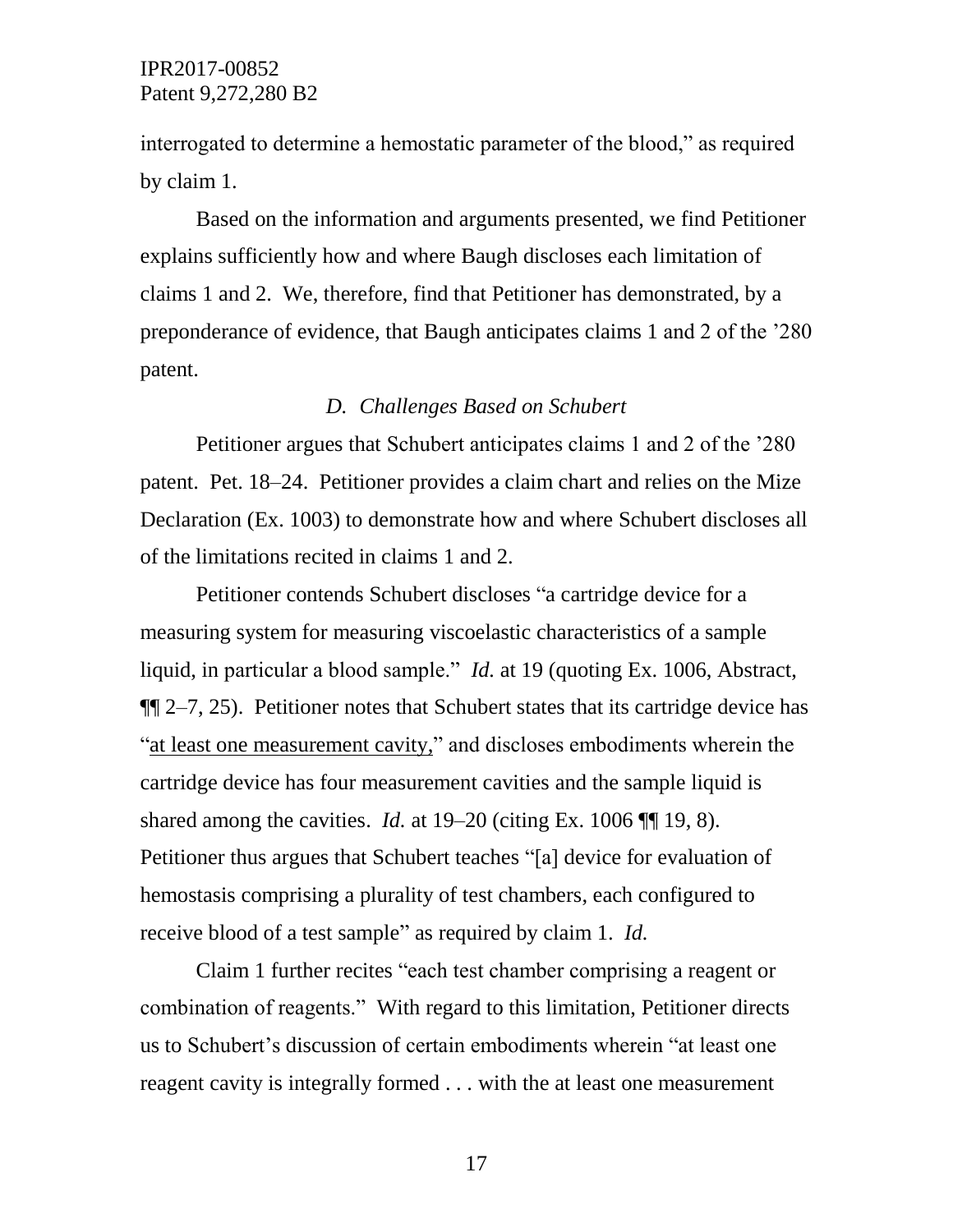cavity," as well as Schubert's discussion of reagents that can activate or suppress different parts of the coagulation cascade. *Id.* at 20 (citing Ex. 1006 ¶¶ 40, 83).

Petitioner notes that Schubert teaches each cartridge has "at least one probe element arranged in at least one measurement cavity for performing a test on said sample liquid" to measure a viscoelastic property of the sample liquid. *Id.* at 21 (citing Ex. 1006 ¶¶ 29, 88 ("FIG. 7c shows the sample liquid 1, which has been pumped into the measurement cavity 20. The probe pin 3 of the probe element 22 is immersed in the sample liquid 1.")). Petitioner contends this disclosure corresponds to the claim 1 requirement wherein "each chamber is configured to be interrogated to determine a hemostatic parameter of the blood received therein." *Id.* 

Claim 1 further requires "a first chamber of the plurality comprising a first reagent or a first combination of reagents that interact with the blood received therein, wherein the first reagent, or a reagent included in the first combination of reagents, is an activator of coagulation." Petitioner argues that Schubert "provides examples of different reagents that can be included for performing different assays," including reagents "which activate . . . different parts of the coagulation cascade." *Id.* at 21–22 (citing Ex. 1006 ¶ 83). Petitioner also directs us to Schubert's disclosure of "tests for intrinsic and extrinsic activation of a blood sample  $(INTER^{TM}$  or  $EXTEM^{TM}$ assays, respectively), and also a test for extrinsic activation in which the thrombocyte function is suppressed by administration of cytochalasin D (FIBTEM<sup>TM</sup>)." *Id.* at 22 (citing Ex. 1006 ¶ 83). Petitioner asserts that these tests were well known in the art prior to the priority date of the '280 patent, and that a person of ordinary skill in the art would have known that they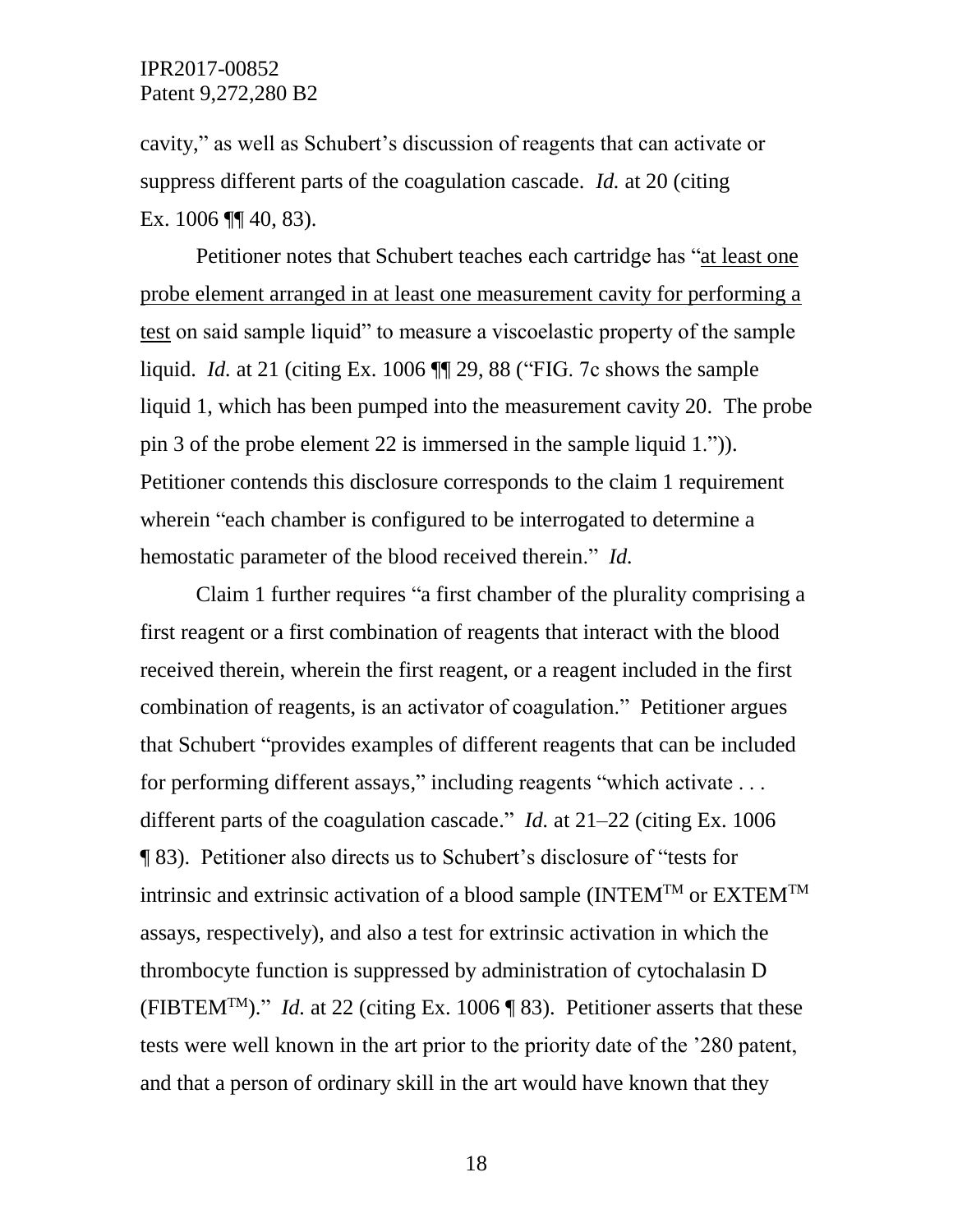include coagulation activators. *Id.* (citing Ex. 1003 ¶ 39). Petitioner thus contends that Schubert "includes teachings that a first measurement cavity in a plurality of measurement cavities can include reagents which 'activate different parts of the coagulation cascade' such as intrinsic or extrinsic activators (as would be used in the INTEM<sup>TM</sup> and EXTEM<sup>TM</sup> assays, respectively)." *Id.* (citing Ex. 1003 ¶ 39).

Petitioner relies on Schubert's disclosure of "a test for extrinsic activation in which the thrombocyte function is suppressed by administration of cytochalasin D (FIBTEM<sup>TM</sup>)" to demonstrate that Schubert teaches using cytochalasin D in addition to an activator in certain test cells. *Id.* at 22–24 (asserting "a second measurement cavity can include an extrinsic activator in combination with cytochalasin D reagents (as would be used in the FIBTEM<sup>TM</sup> assay[)]") (citing Ex. 1006  $\P$  82–83; Ex. 1003  $\P$  39). Petitioner therefore argues that Schubert discloses the claim 1 requirement of having "a second chamber . . . comprising a second combination of reagents that interact with blood of the test sample received therein, the combination including an activator of coagulation and one or both of abciximab and cytochalasin D." *Id.* (citing Ex. 1006 ¶ 83).

In the Institution Decision, based on arguments presented in Patent Owner's Preliminary Response, we determined that Petitioner failed to demonstrate sufficiently where Schubert discloses the use of activators of coagulation as a reagent. Specifically, we stated:

Although Schubert does disclose that activators of coagulation exist and characterizes the INTEM, EXTEM, and FIBTEM tests as tests for intrinsic and extrinsic activation, as Patent Owner points out, Schubert never explicitly states that these tests use, as a reagent, activators of coagulation. *See* Ex. 1006 ¶ 83.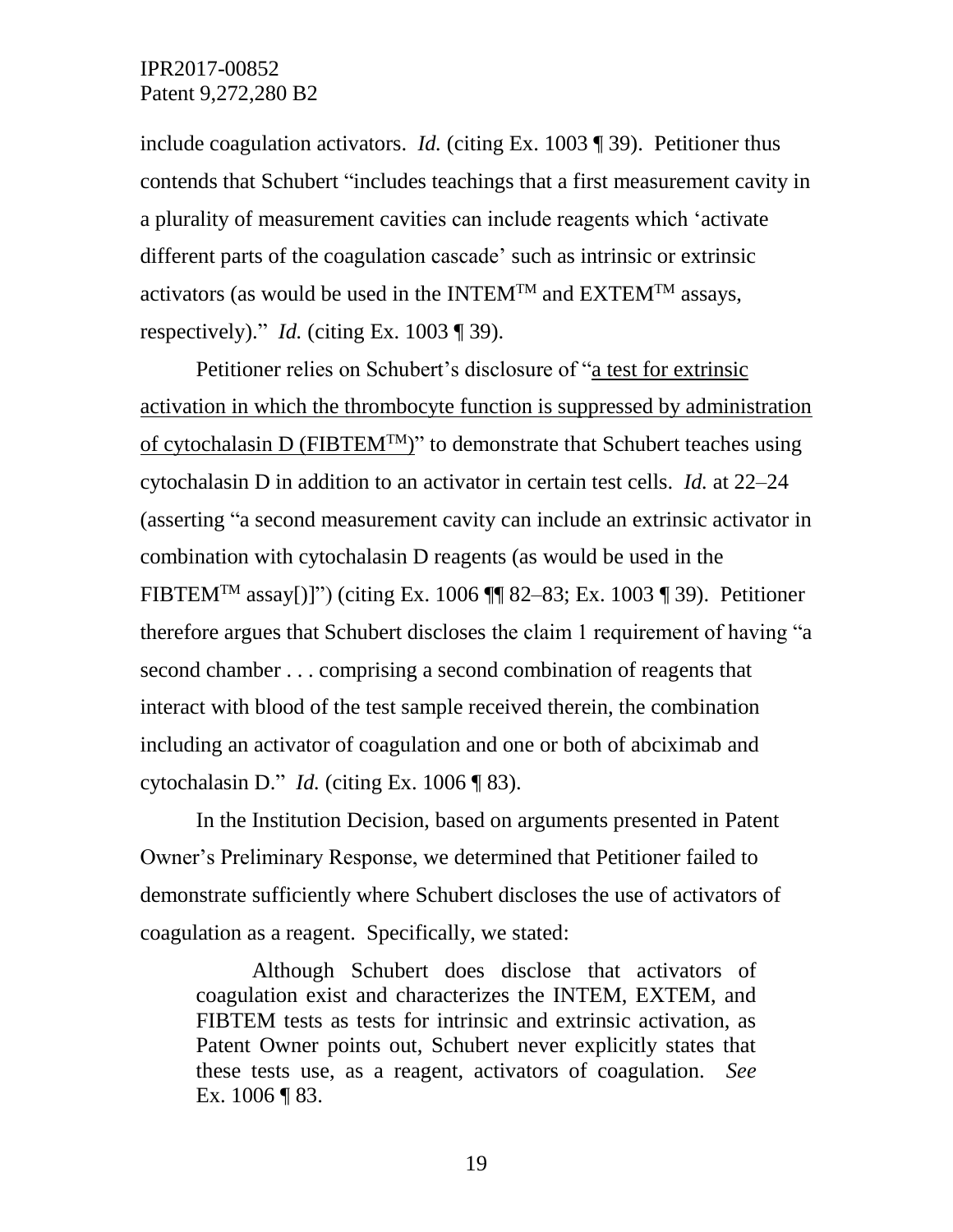Further, Petitioner does not provide any citation in the Petition to support the assertion that "the  $EXTEM^{TM}$  assay includes an extrinsic activator (such as tissue factor) while the  $FIBTEM<sup>TM</sup>$  assay includes an extrinsic activator in combination with cytochalasin D." Pet. 18. Dr. Mize testifies that these assays use coagulation activators, but fails to disclose the underlying facts or data upon which this testimony is based. Ex. 1003 ¶ 39 n. xxiv (p. 61). We therefore find that such testimony is conclusory, and is entitled to little or no weight. *See* 37 C.F.R. § 42.65(a).

Inst. Dec. 11.

We, therefore, determined that the record at that time failed to establish a reasonable likelihood that Petitioner would prevail on its assertion that Schubert anticipates claims 1 and 2 of the '280 patent, and declined to include this ground in the *inter partes* proceeding. *Id.* at 11–12. Because it was not part of the trial at the time Patent Owner's Response was due, Patent Owner did not address this challenge in its Patent Owner Response filed December 1, 2017.

On April 26, 2018, after the Supreme Court's decision in *SAS Institute, Inc. v. Iancu,* 138 S. Ct. 1348 (2018), we amended our Institution Decision to include this ground. Paper 26. Subsequently, we offered Patent Owner an opportunity to file a supplemental Patent Owner Response to address Petitioner's grounds based on Schubert, but Patent Owner indicated it did not wish to do so. Ex. 1064, 10:6–12. Petitioner filed a Supplemental Reply addressing our preliminary determinations in the Institution Decision regarding Schubert. In its Supplemental Reply, Petitioner argues:

The Petition quotes and cites to paragraph 0083 of [Schubert] where consecutive sentences state that (i) "there are different reagents available which activate or suppress different parts of the coagulation cascade" and (ii) Pentaphar[m] GmbH provides tests "for intrinsic and extrinsic activation of a blood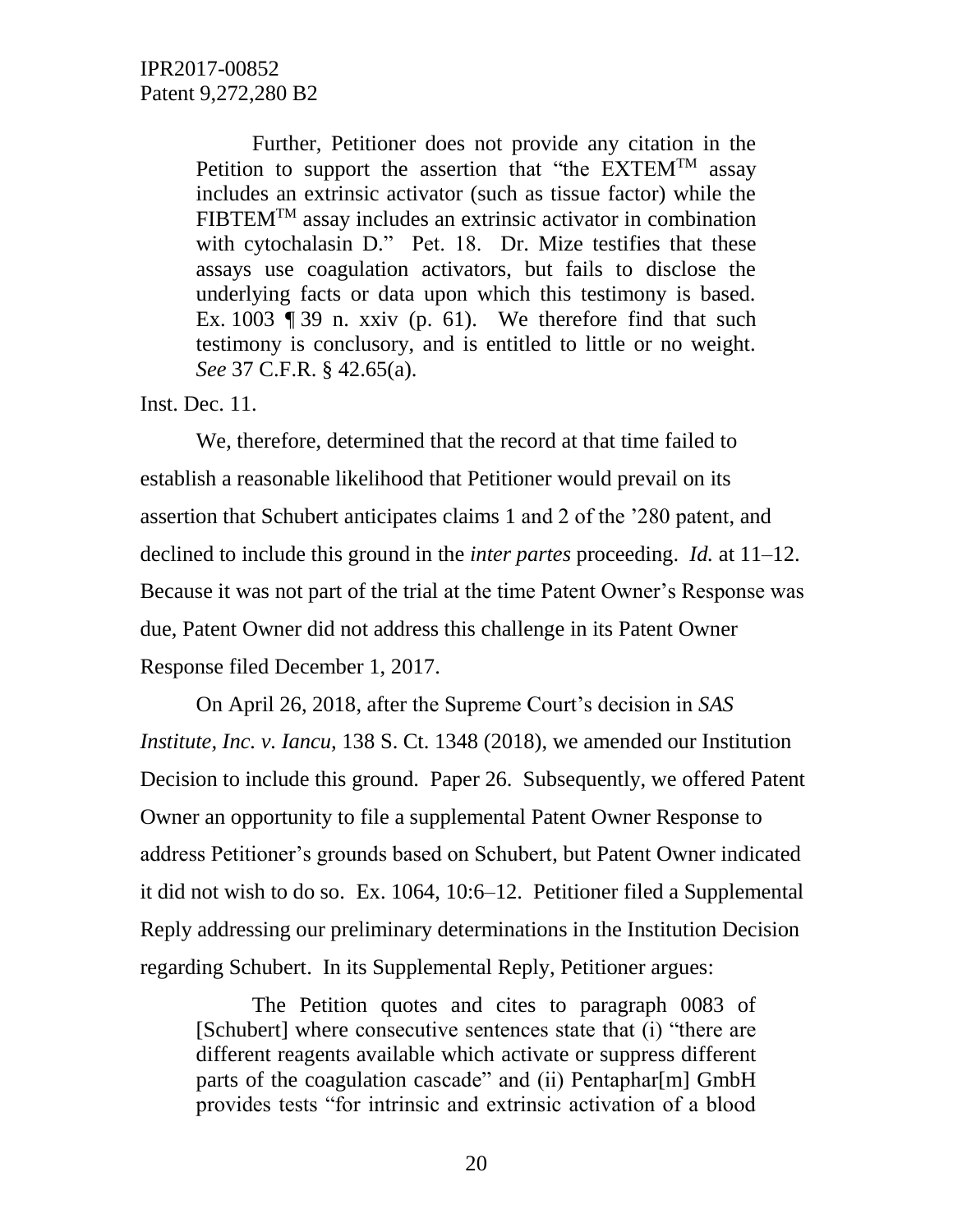sample (INTEM<sup>TM</sup> or EXTEM<sup>TM</sup> respectively), and also "for extrinsic activation in which the thrombocyte function is suppressed by administration of cytochalasin D ( $FIBTEM^{TM}$ )."

Suppl. Reply 2. Petitioner again contends that a person of ordinary skill in the art would have understood these sentences in Schubert to teach that INTEM and EXTEM include reagents, which activate different parts of the coagulation cascade. *Id.* at 3 (citing Ex. 1003, p. 52; *In re Preda*, 401 F.2d 825, 826 (CCPA 1968) ("[I]n considering the disclosure of a reference, it is proper to take into account not only specific teachings of the reference but also the inferences which one skilled in the art would reasonably be expected to draw therefrom.")). Petitioner further argues that Patent Owner did not contradict Dr. Mize's testimony that INTEM, EXTEM, and FIBTEM are assays with known meanings to a person of ordinary skill in the art, and that the EXTEM assay includes Tissue Factor, the INTEM assay includes ellagic acid plus phospholipid, and the FIBTEM assay incudes Tissue Factor and cytochalasin D. *Id.* at 4–5 (citing Ex. 1003, pp. 19–20, 49, 61).

On July 11, 2018, we granted Petitioner's Motion to Submit Supplemental Information, allowing three exhibits into the record. Paper 36. These exhibits include U.S. Patent No. 9,915,671 B2 ("the '671 patent," Ex. 1067) and statements by Patent Owner and Patent Owner's Declarant, Dr. Diamond, regarding a particular portion of the '671 patent (Exs. 1065 and 1066, respectively). These statements appear in a petition (Ex. 1065) and supporting declaration (Ex. 1066) filed in connection with IPR2018- 00950 challenging claims of the '671 patent.

The '671 patent is a continuation of Schubert and, like Schubert, is directed to "a cartridge device for a measuring system for measuring viscoelastic characteristics of a sample liquid." Ex. 1067, 1:38–40; *see also*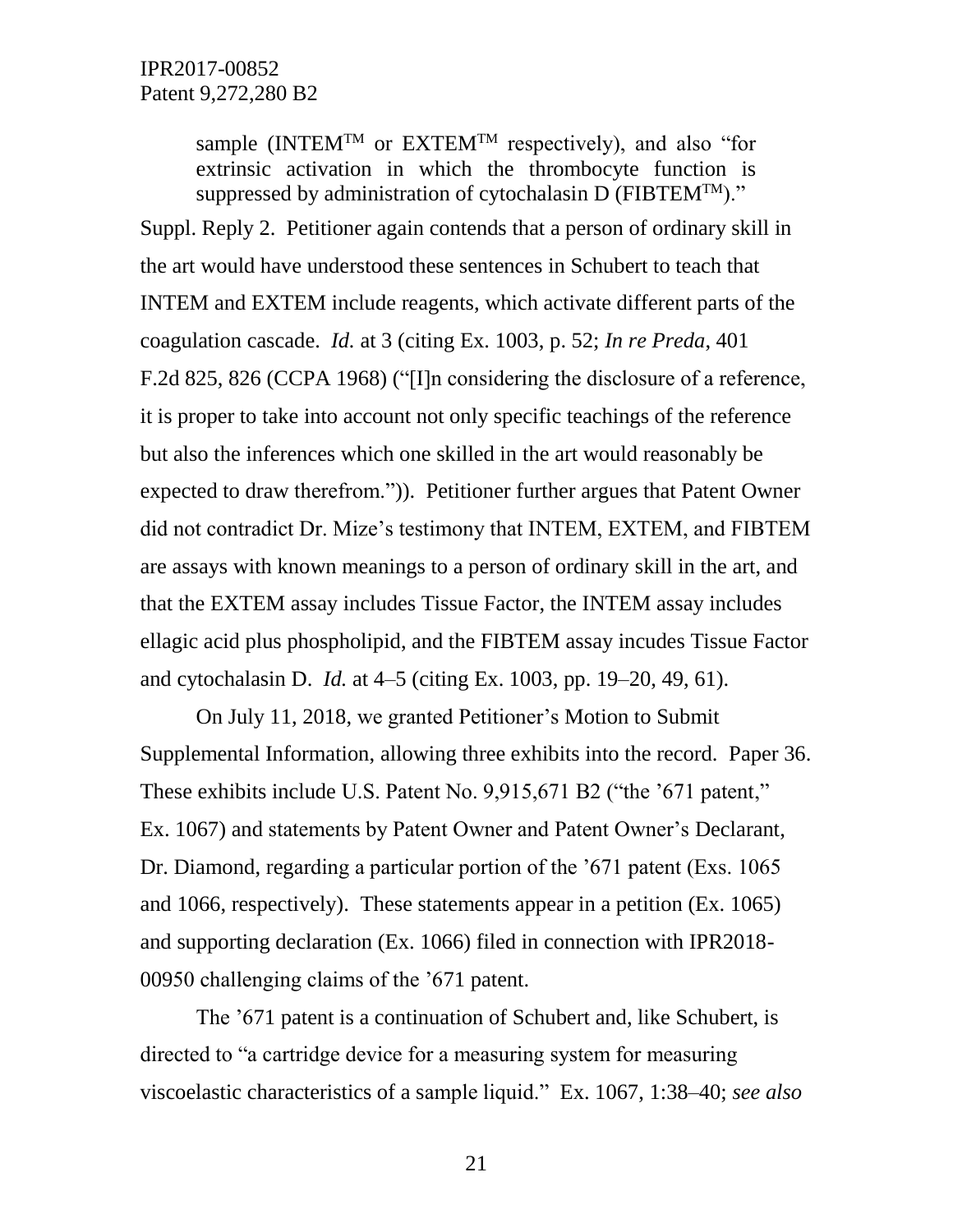$\overline{a}$ 

*id*. at [63] (claiming priority through continuation applications back to Application No. 12/640, 376, which is the application number listed on Schubert). The paragraph spanning lines 18 through 55 of column 9 of the '671 patent is identical to paragraph 83 of Schubert. *Compare* Ex. 1067, 9:18–55, *with* Ex. 1006 ¶ 83. As discussed above, this paragraph includes the statement that "there are different reagents available which activate or suppress different parts of the coagulation cascade," and discusses the INTEM, EXTEM, and FIBTEM tests. Ex. 1067, 9:18–55; Ex. 1006 ¶ 83.

In IPR2018-00950, referring to the '671 patent, Patent Owner states "[t]he patent discloses incorporating several existing blood coagulation reagent compositions into the cartridge. [Ex. 1067], 9:18-55. These reagents include compounds that activate blood coagulation through the intrinsic pathway (INTEM) and extrinsic pathway (EXTEM), and compounds that suppress thrombocyte (a.k.a. platelet) function (FIBTEM). *Id.*, 9:18-55." Ex. 1065, 9.<sup>5</sup> Dr. Diamond states "[t]issue factor is an activator of the extrinsic coagulation pathway," and cites to column 9, lines 18 through 25 of the '671 patent to support this statement. Ex. 1066, 50–51. Dr. Diamond also states that the '671 patent "acknowledg[es] that EXTEM is an extrinsic activator of coagulation" (*id.* at 51 (citing Ex. 1067, 9:18–25)) and "acknowledg[es] INTEM as an intrinsic activator of coagulation assay" (*id.* at 56 (citing Ex. 1067, 9:20–25)).

The statements by Patent Owner and Dr. Diamond are consistent with those made by Petitioner and Dr. Mize, namely, that the language in paragraph 83 of Schubert (which is identical to the language in column 9,

<sup>&</sup>lt;sup>5</sup> For Exhibits 1065 and 1066, we refer to the page numbers printed at the bottom, center of each page.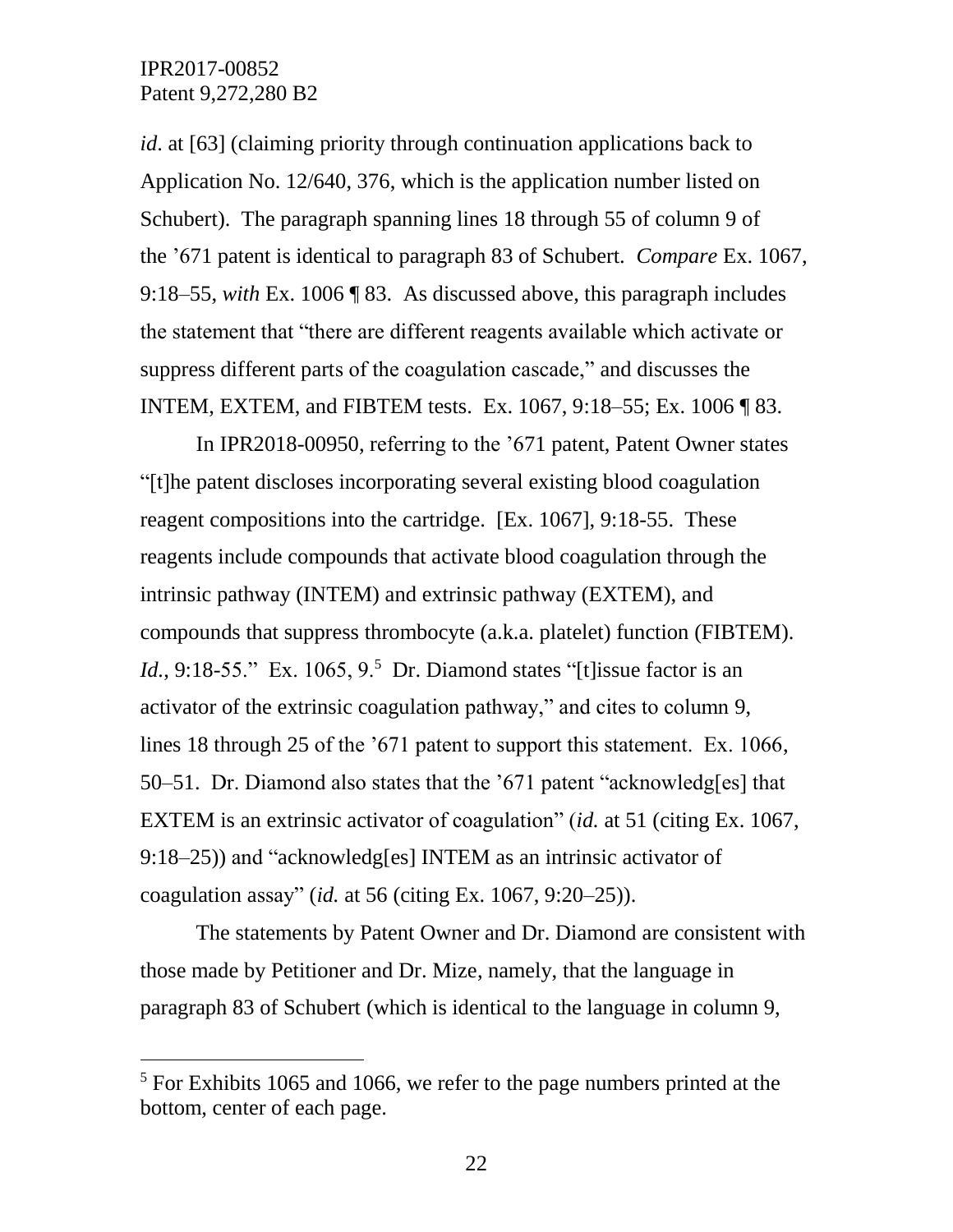lines 18 through 55 of '671 patent) discloses the use of coagulation activators among the reagents in the chambers of Schubert's device. For example, both Patent Owner and Petitioner state that EXTEM and FIBTEM tests include compounds that activate blood coagulation. Pet. 18; Ex. 1065, 9. Similarly, both Dr. Mize and Dr. Diamond state that tissue factor is an activator of the extrinsic coagulation pathway, and conclude that EXTEM includes an extrinsic activator of coagulation. Ex. 1066, 50–51; Ex. 1003  $\P$  39, n. xxiv (p. 61) ("The EXTEM<sup>TM</sup> assay includes an extrinsic activator (Tissue Factor) as a reagent . . . ."). Thus, although Schubert may not expressly state that EXTEM, INTEM, and FIBTEM include coagulation activators, it is undisputed that a person of ordinary skill in the art would have understood that these tests include coagulation activators. *In re Preda*, 401 F.2d at 826.

In view of the foregoing, after considering the full record, we agree with Petitioner that Schubert, through its discussion of EXTEM and FIBTEM tests in paragraph 83, discloses the use of activators of coagulation as a reagent in first and second chambers.

Having reviewed the cited evidence, and the record as a whole, we find that Petitioner has accurately described the disclosures of Schubert, and, therefore, we agree with, and adopt, Petitioner's contentions that Schubert discloses the aforementioned limitations in claim 1. As noted above, Patent Owner did not address Petitioner's arguments regarding Schubert in its Patent Owner Response, and chose not to file a supplemental response. We, therefore, find that Petitioner has demonstrated, by a preponderance of evidence, that Schubert anticipates claim 1 of the '280 patent.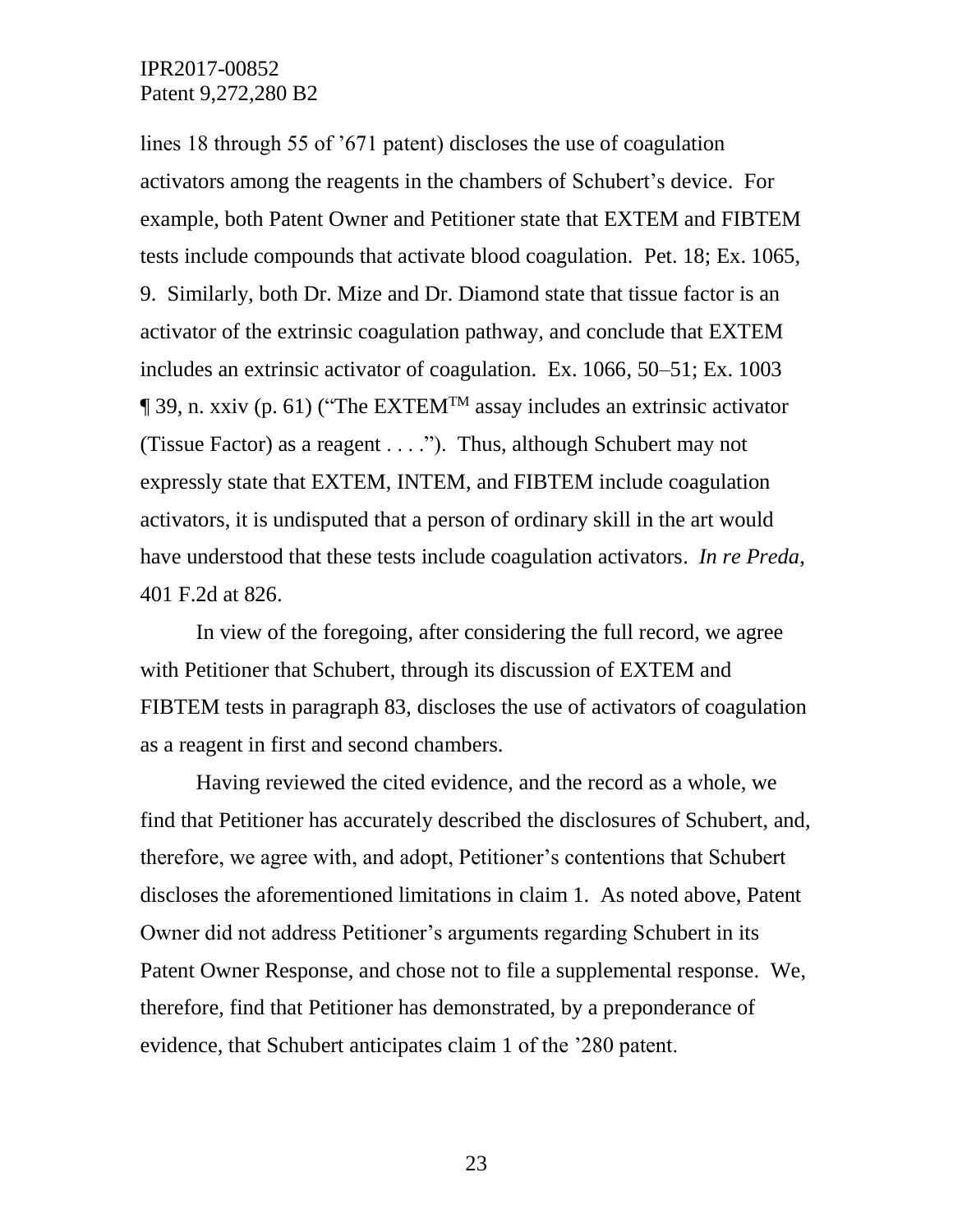Claim 2 depends from claim 1 and further requires that the first *and second* chambers comprise a combination of reagents including one or more of kaolin, celite, glass, thrombin, ellagic acid, and tissue factor. Petitioner, however, only addresses whether the first chamber comprises a first combination of reactants including one or more of these compounds. Pet. 24. Petitioner never argues or presents evidence demonstrating sufficiently that Schubert discloses a second chamber comprising a second combination of reagents including one or more of the aforementioned compounds. *Id.* In view of Petitioner's failure to address all of the limitations in claim 2, we find that Petitioner has not demonstrated, by a preponderance of evidence, that Schubert anticipates claim 2 of the '280 patent.

#### IV. CONCLUSION

For all of the foregoing reasons, we conclude, based on the record as a whole, that Petitioner has demonstrated by a preponderance of evidence that claims 1 and 2 of the '280 patent are unpatentable.

#### V. ORDER

For the reasons given, it is hereby

ORDERED that claims 1 and 2 of the '280 patent are held unpatentable; and

FURTHER ORDERED that, because this is a Final Written Decision, parties to the proceeding seeking judicial review of the Decision must comply with the notice and service requirements of 37 C.F.R. § 90.2.